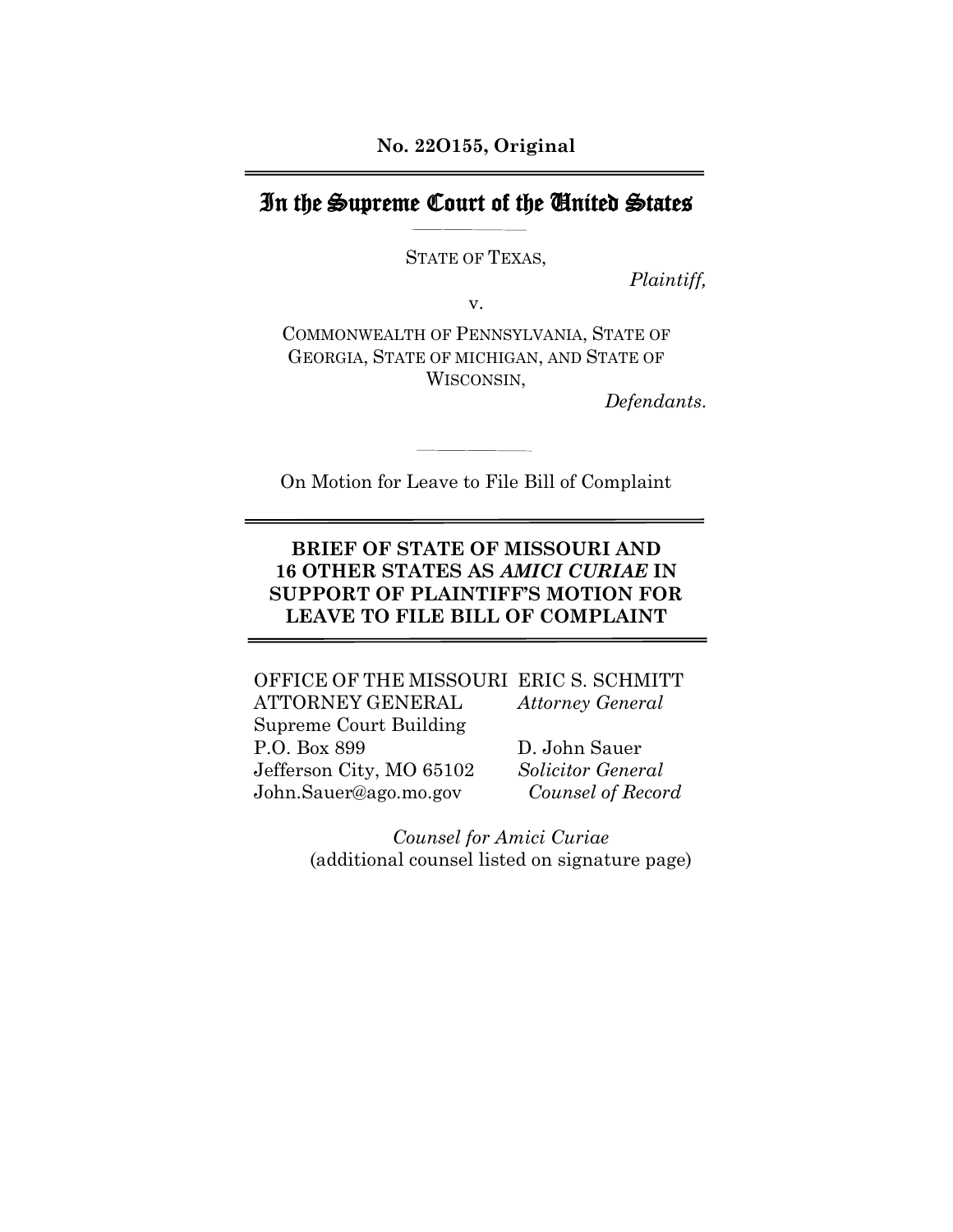# **TABLE OF CONTENTS**

| STATEMENT OF INTEREST OF AMICI 1 |                                                                                                                                     |  |
|----------------------------------|-------------------------------------------------------------------------------------------------------------------------------------|--|
|                                  |                                                                                                                                     |  |
|                                  |                                                                                                                                     |  |
| I.                               | The Separation-of-Powers Provision of the<br>Electors Clause Is a Structural Check on<br>Government That Safeguards Liberty 4       |  |
| H.                               | Stripping Away Safeguards From Voting by<br>Mail Exacerbates the Risks of Fraud 8                                                   |  |
| Ш                                | The Bill of Complaint Alleges that the De-<br>fendant States Unconstitutionally Abol-<br>ished Critical Safeguards Against Fraud in |  |
|                                  |                                                                                                                                     |  |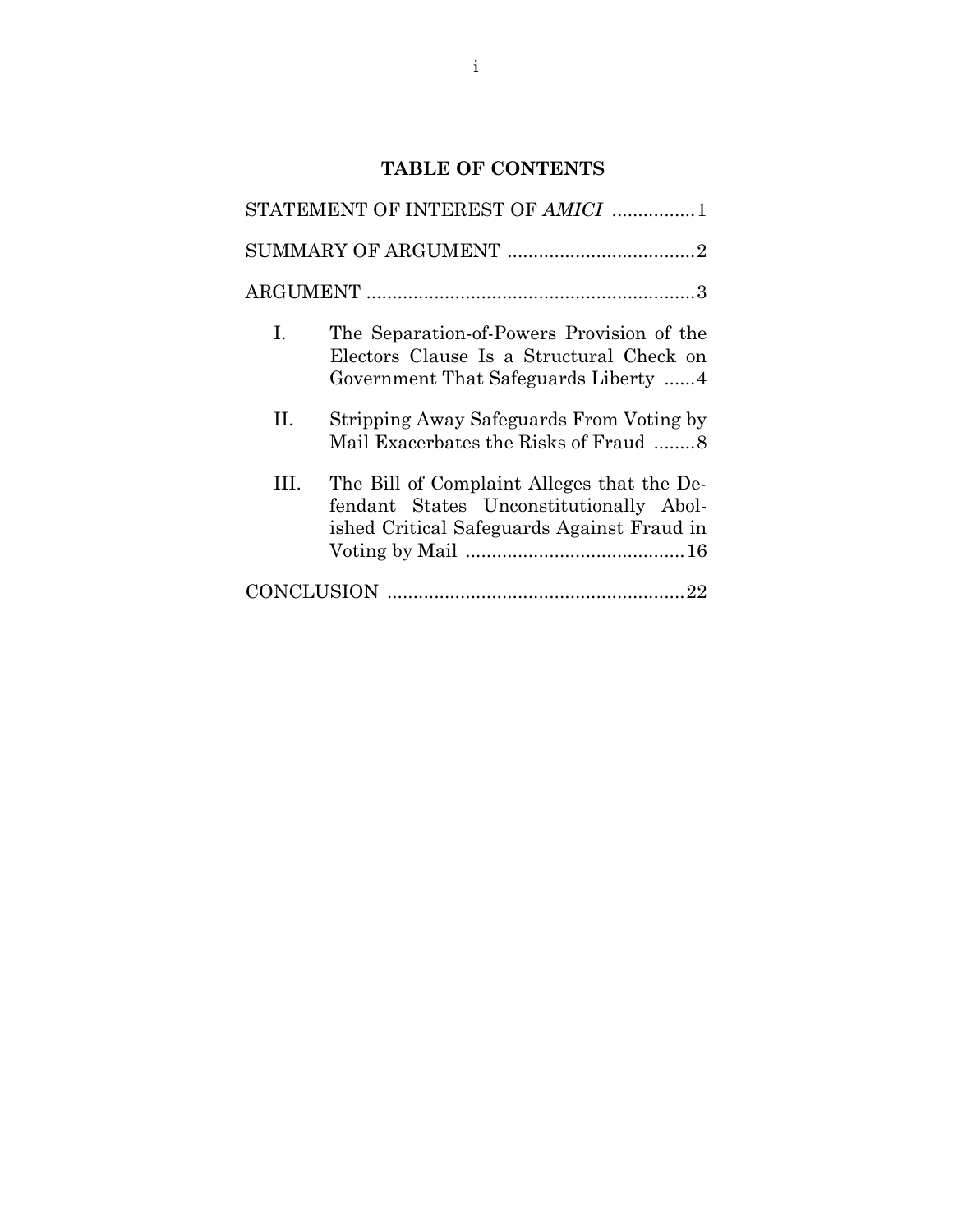# **TABLE OF AUTHORITIES**

# **Cases**

| Alden v. Maine,                         |
|-----------------------------------------|
| Anderson v. Celebrezze,                 |
| Anderson v. United States,              |
| <b>Bond v. United States,</b>           |
| Bush v. Gore,                           |
| Bush v. Palm Beach Cty. Canvassing Bd., |
| Crawford v. Marion County Election Bd., |
| FERC v. Mississippi,                    |
| Gregory v. Ashcroft,                    |
| Moore v. Ogilvie,                       |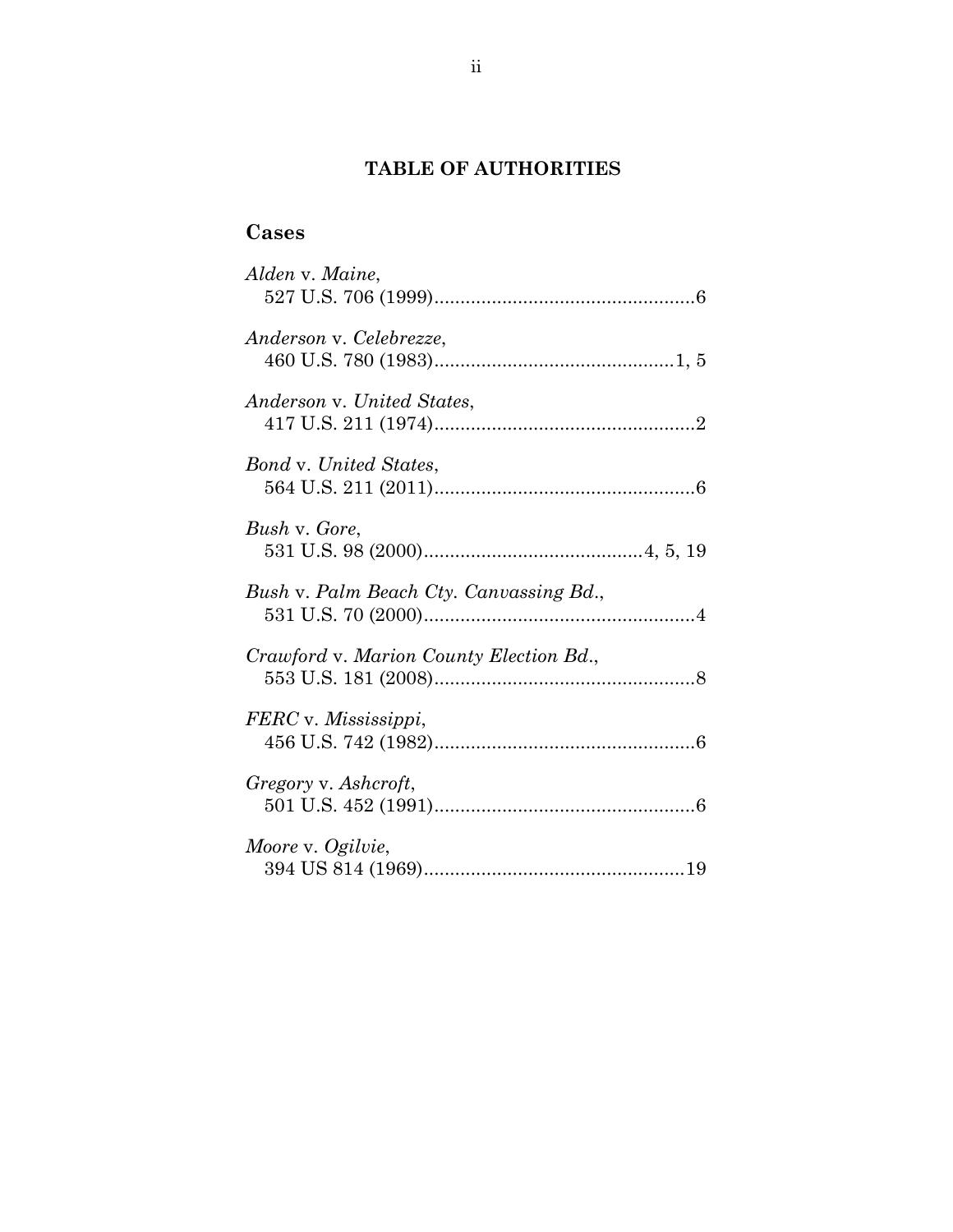| Morrison v. Olson,                                                                                                                                                    |
|-----------------------------------------------------------------------------------------------------------------------------------------------------------------------|
| <i>NAACP</i> v. State of Missouri, No. 20AC-CC00169-01<br>(Circuit Court of Cole County, Missouri Sept. 24,<br>2020), <i>aff'd</i> , 607 S.W.3d 728 (Mo. banc Oct. 9, |
| New York v. United States,                                                                                                                                            |
| Republican Party of Pennsylvania v. Boockvar,<br>No. 20-542, 2020 WL 6304626 (U.S. Oct. 28, 2020)5                                                                    |

## **Statutes**

# **Other Authorities**

| BUILDING CONFIDENCE IN U.S. ELECTIONS: REPORT OF                                                                                                             |
|--------------------------------------------------------------------------------------------------------------------------------------------------------------|
| THE COMMISSION ON FEDERAL ELECTION REFORM, at                                                                                                                |
|                                                                                                                                                              |
| Jonathan Dienst et al., NJ NAACP Leader Calls for<br>Paterson Mail-In Vote to Be Canceled Amid Cor-<br><i>ruption Claims, NBC NEW YORK (May 27, 2020)</i> 15 |
| Federal Farmer, No. 12 (1788), reprinted in 2 THE                                                                                                            |

| Federal Farmer, No. 12 (1788), reprinted in 2 THE |  |
|---------------------------------------------------|--|
| FOUNDERS' CONSTITUTION (Philip B. Kurland &       |  |
|                                                   |  |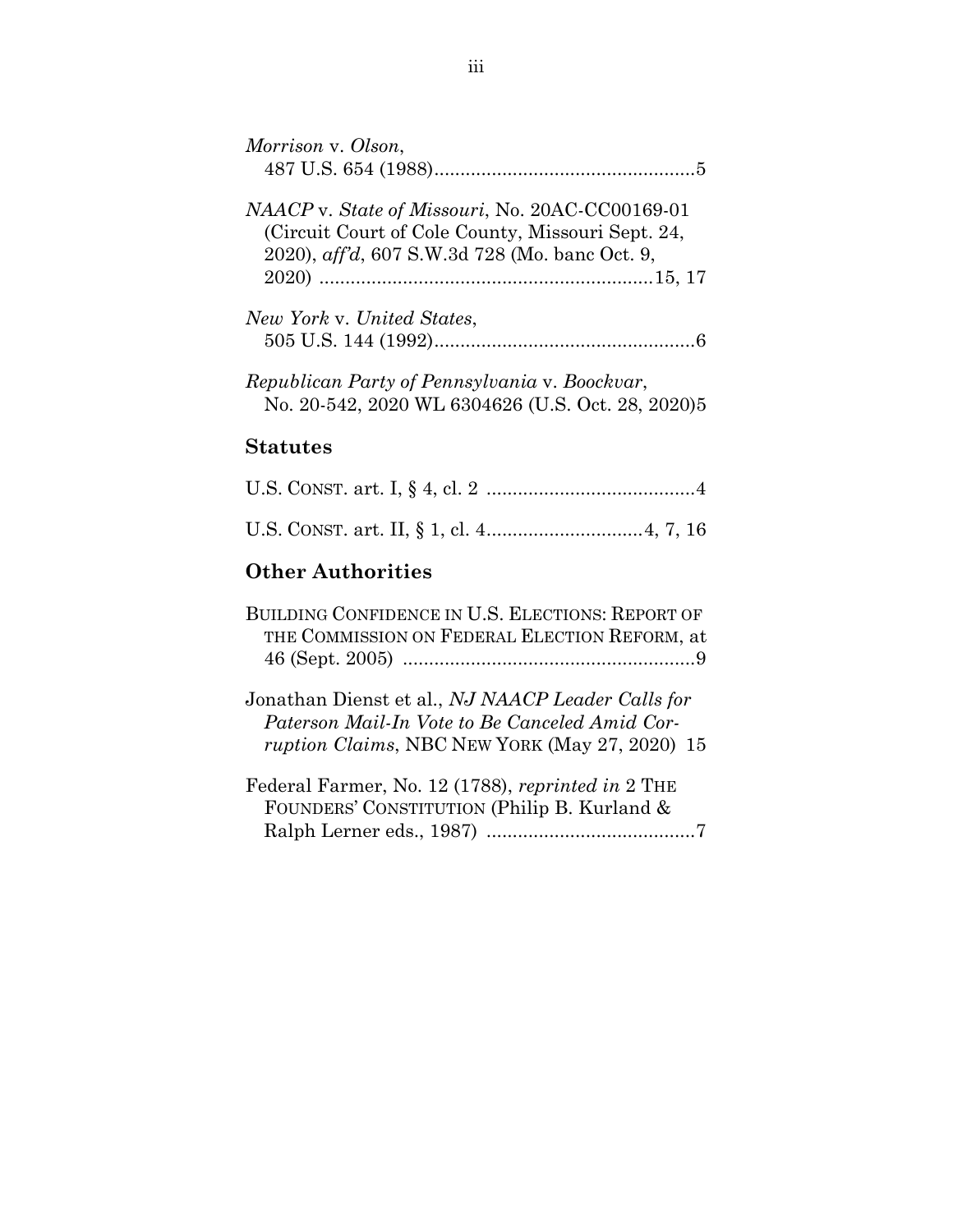| Sarah Fenske, FBI, Secretary of State Asking Ques-<br>tions About St. Louis Statehouse Race, RIVERFRONT                                                          |
|------------------------------------------------------------------------------------------------------------------------------------------------------------------|
| GAO-14-634, Elections: Issues Related to State Voter<br><i>Identification Laws</i> 62-63 (U.S. Gov't Accountabil-                                                |
| Richard Gonzales, North Carolina GOP Operative<br>Faces New Felony Charges That Allege Ballot                                                                    |
| Brian Heffernan, Berkeley Mayor Hoskins Charged<br>with 5 Felony Counts of Election Fraud, ST. LOUIS                                                             |
| In re: Investigation of Irregularities Affecting Coun-<br>ties Within the 9th Congressional District, North<br>Carolina Board of Elections, Evidentiary Hearing, |
| Ben Kochman, Bronx politician pleads guilty in ab-<br>sentee ballot scheme for Assembly election, NEW<br>YORK DAILY NEWS (Nov. 22, 2016) 14                      |
| Robert G. Natelson, The Original Scope of the Con-<br>gressional Power to Regulate Elections, 13 U. PA. J.                                                       |
| News21, Election Fraud in America 11                                                                                                                             |
| THE FEDERALIST NO. 57, at 350 (C. Rossiter, ed.                                                                                                                  |
| The Heritage Foundation, <i>Election Fraud Cases</i> 11,<br>12                                                                                                   |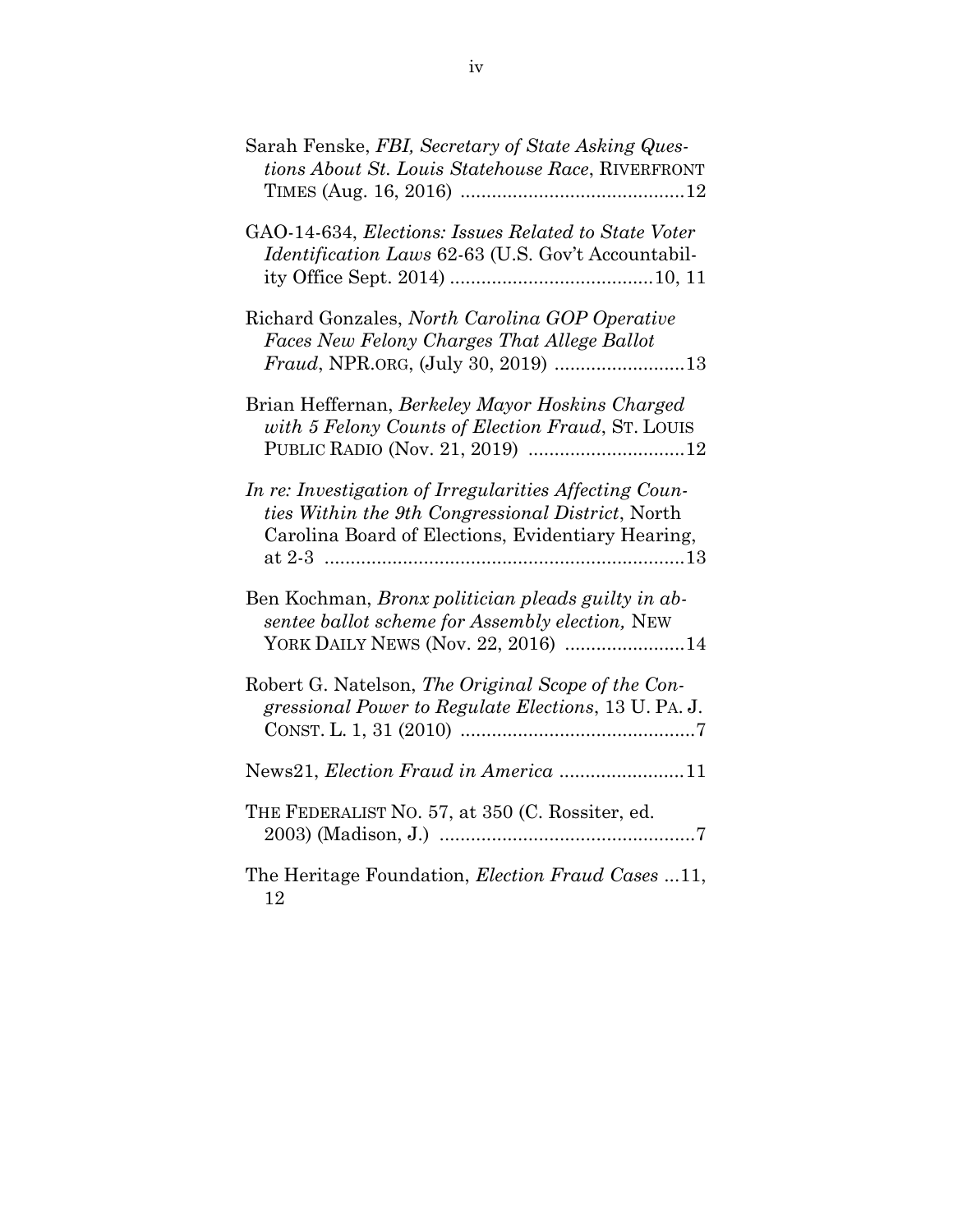U.S. Dep't of Justice, *Federal Prosecution of Election Offenses* (8th ed. Dec. 2017) ................................3, 4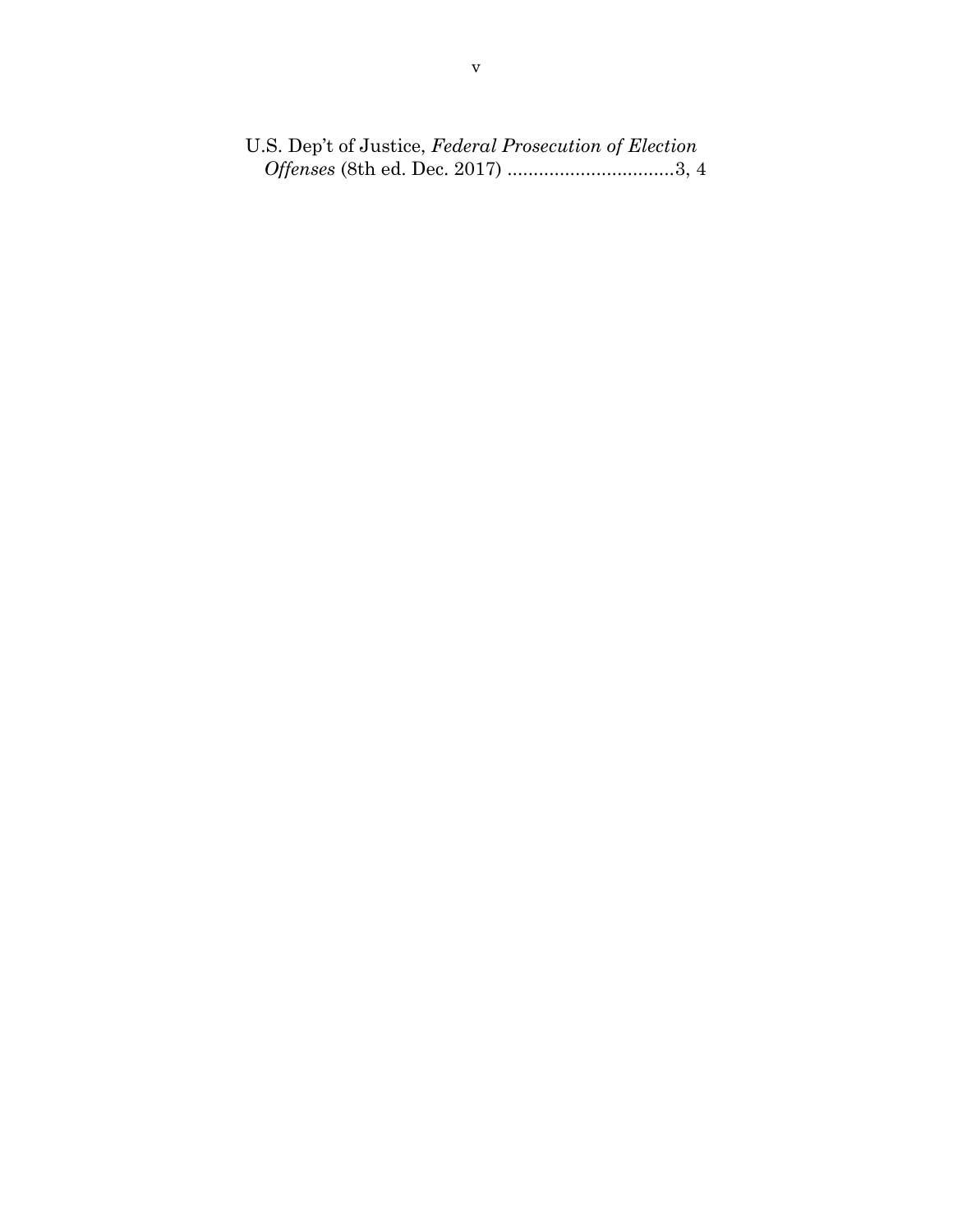#### **STATEMENT OF INTEREST OF** *AMICI*

"In the context of a Presidential election," state actions "implicate a uniquely important national interest," because "the impact of the votes cast in each State is affected by the votes cast for the various candidates in other States." *Anderson* v. *Celebrezze*, 460 U.S. 780, 794–95 (1983). "For the President and the Vice President of the United States are the only elected officials who represent all the voters in the Nation." *Id.*

*Amici curiae* are the States of Missouri, Alabama, Arkansas, Florida, Indiana, Kansas, Louisiana, Mississippi, Montana, Nebraska, North Dakota, Oklahoma, South Carolina, South Dakota, Tennessee, Utah, and West Virginia. <sup>1</sup> *Amici* have several important interests in this case. *First*, the States have a strong interest in safeguarding the separation of powers among state actors in the regulation of Presidential elections. The Electors Clause of Article II, § 1 carefully separates power among state actors, and it assigns a specific function to the "Legislature thereof" in each State. U.S. CONST. art. II, § 1, cl. 4. Our system of federalism relies on separation of powers to preserve liberty at every level of government, and the separation of powers in the Electors Clause is no exception. The States have a strong interest in preserving the proper roles of state legislatures in the administration of federal elections, and thus safeguarding the individual liberty of their citizens.

l

<sup>1</sup> This brief is filed under Supreme Court Rule 37.4, and all counsel of record received timely notice of the intent to file this amicus brief under Rule 37.2.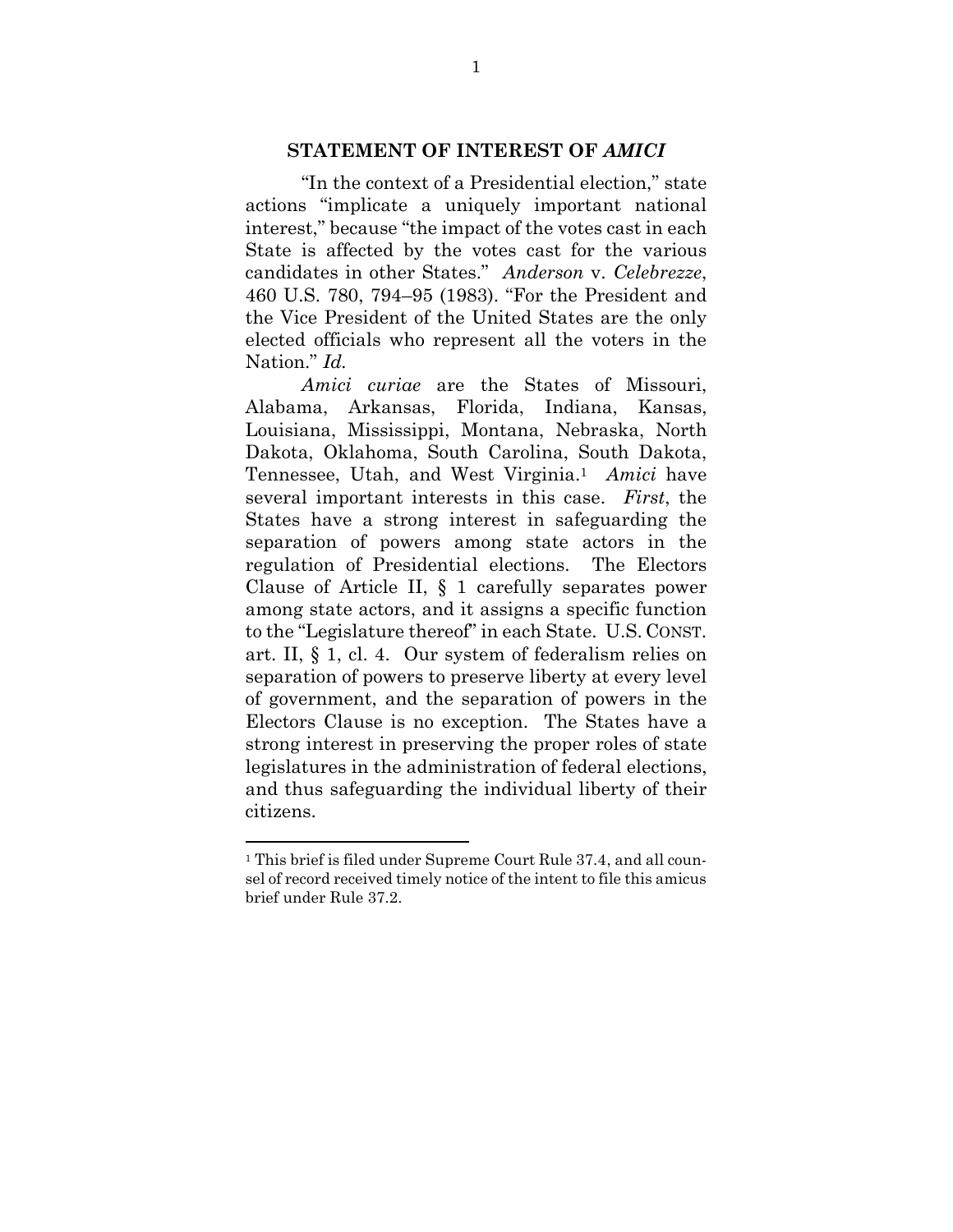*Second*, *amici* States have a strong interest in ensuring that the votes of their own citizens are not diluted by the unconstitutional administration of elections in other States. When non-legislative actors in other States encroach on the authority of the "Legislature thereof" in that State to administer a Presidential election, they threaten the liberty, not just of their own citizens, but of every citizen of the United States who casts a lawful ballot in that election—including the citizens of *amici* States.

*Third*, for similar reasons, *amici* States have a strong interest in safeguarding against fraud in voting by mail during Presidential elections. "Every voter" in a federal election, "has a right under the Constitution to have his vote fairly counted, without its being distorted by fraudulently cast votes." *Anderson* v. *United States*, 417 U.S. 211, 227 (1974). Plaintiff's Bill of Complaint alleges that nonlegislative actors in the Defendant States stripped away important safeguards against fraud in voting by mail that had been enacted by the Legislature in each State. *Amici* States share a vital interest in protecting the integrity of the truly national election for President and Vice President of the United States.

#### **SUMMARY OF ARGUMENT**

The Bill of Complaint raises constitutional questions of great public importance that warrant this Court's review. First, like every similar provision in the Constitution, the separation-of-powers provision of the Electors Clause provides an important structural check on government designed to protect individual liberty. By allocating authority over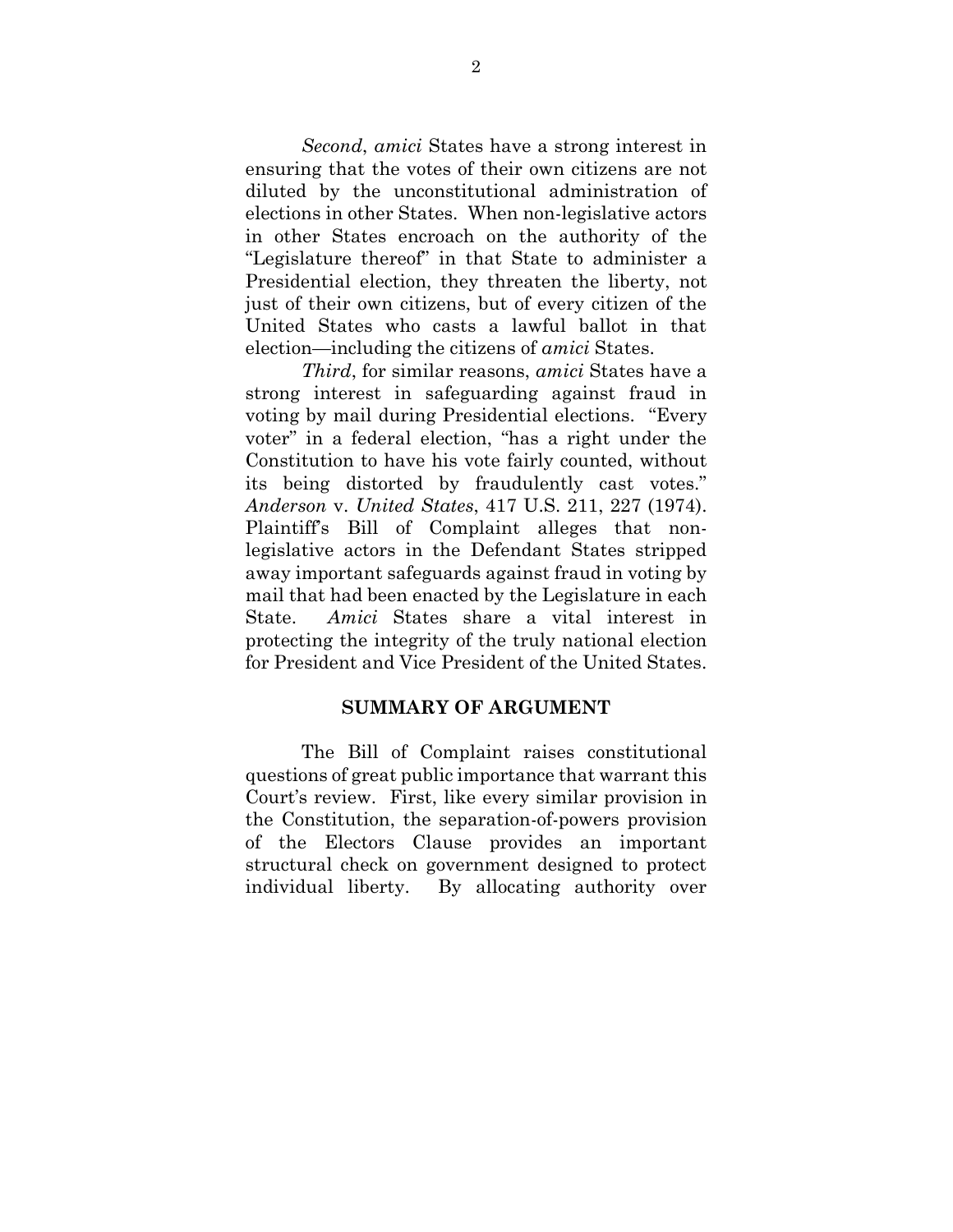Presidential electors to the "Legislature thereof" in each State, the Clause separates powers both vertically and horizontally, and it confers authority on the branch of state government most responsive to the democratic will. Encroachments on the authority of state Legislatures by other state actors violate the separation of powers and threaten individual liberty.

The unconstitutional encroachments on the authority of state Legislatures in this case raise particularly grave concerns. For decades, responsible observers have cautioned about the risks of fraud and abuse in voting by mail, and they have urged the adoption of statutory safeguards to prevent such fraud and abuse. In the numerous cases identified in the Bill of Complaint, non-legislative actors in each Defendant State repeatedly stripped away the statutory safeguards that the "Legislature thereof" had enacted to protect against fraud in voting by mail. These changes removed protections that responsible actors had recommended for decades to guard against fraud and abuse in voting by mail. The allegations in the Bill of Complaint raise important questions about election integrity and public confidence in the administration of Presidential elections. This Court should grant Plaintiff leave to file the Bill of Complaint.

#### **ARGUMENT**

The Electors Clause provides that each State "shall appoint" its Presidential electors "in such Manner as the *Legislature thereof* may direct." U.S. CONST. art. II, § 1, cl. 4 (emphasis added). Moreover, "[o]ur constitutional system of representative government only works when the worth of honest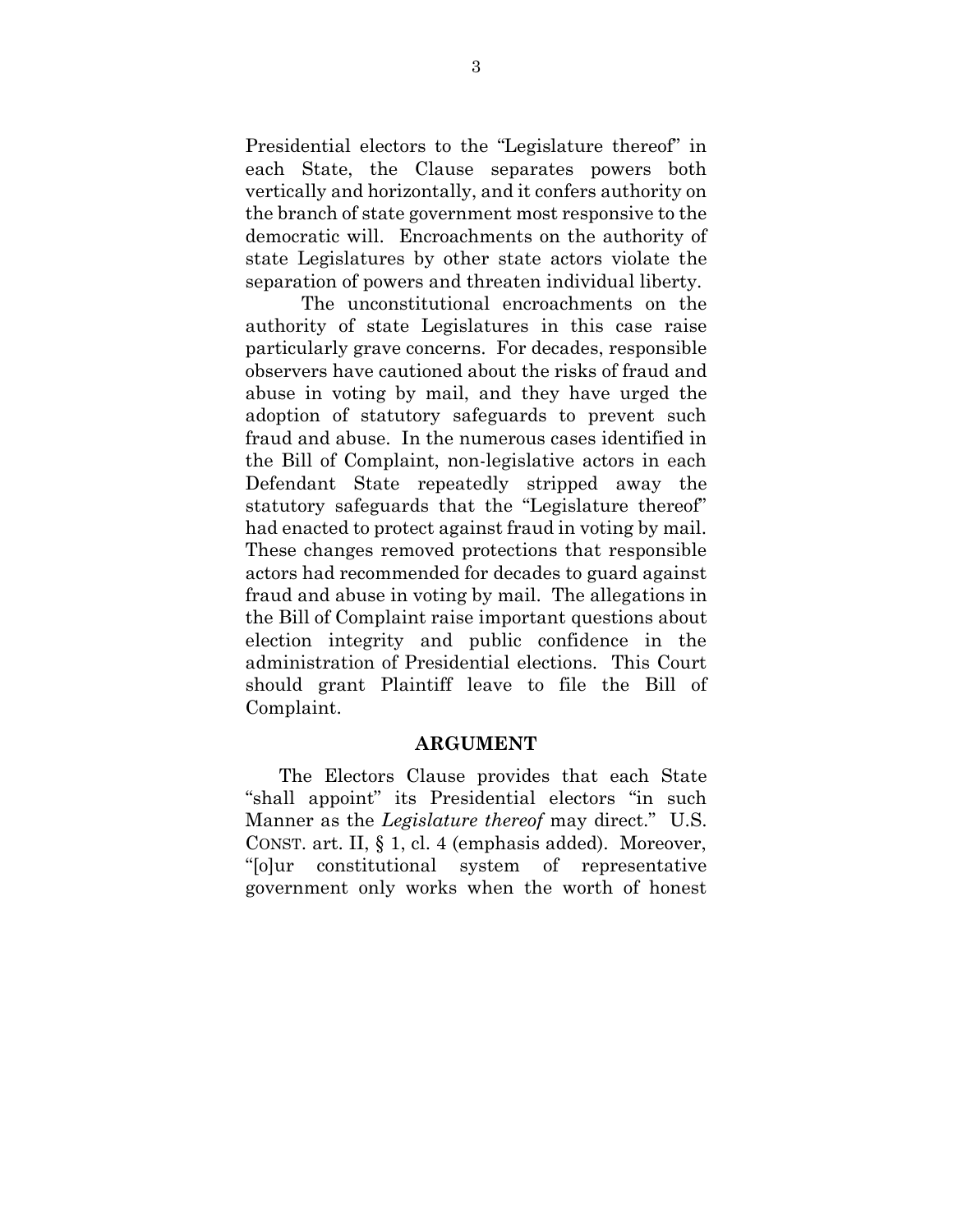ballots is not diluted by invalid ballots procured by corruption." U.S. Dep't of Justice, *Federal Prosecution of Election Offenses*, at 1 (8th ed. Dec. 2017). "When the election process is corrupted, democracy is jeopardized." *Id.* The proposed Bill of Complaint raises serious concerns about both the constitutionality and ballot security of election procedures in the Defendant States. Given the importance of public confidence in American elections, these allegations raise questions of great public importance that warrant this Court's expedited review.

#### **I. The Separation-of-Powers Provision of the Electors Clause Is a Structural Check on Government That Safeguards Liberty.**

Article II requires that each State "shall appoint" its Presidential electors "in such Manner as the *Legislature thereof* may direct." U.S. CONST. art. II, § 1, cl. 4 (emphasis added); *see also id.* art. I, § 4, cl. 2 (providing that, in each State, the "Legislature thereof" shall establish "[t]he Times, Places and Manner of holding Elections for Senators and Representatives").

Thus, "in the case of a law enacted by a state legislature applicable not only to elections to state offices, but also to the selection of Presidential electors, the legislature is not acting solely under the authority given it by the people of the State, but by virtue of a direct grant of authority made under Art. II, § 1, cl. 2, of the United States Constitution." *Bush*  v. *Palm Beach Cty. Canvassing Bd*., 531 U.S. 70, 76 (2000). "[T]he state legislature's power to select the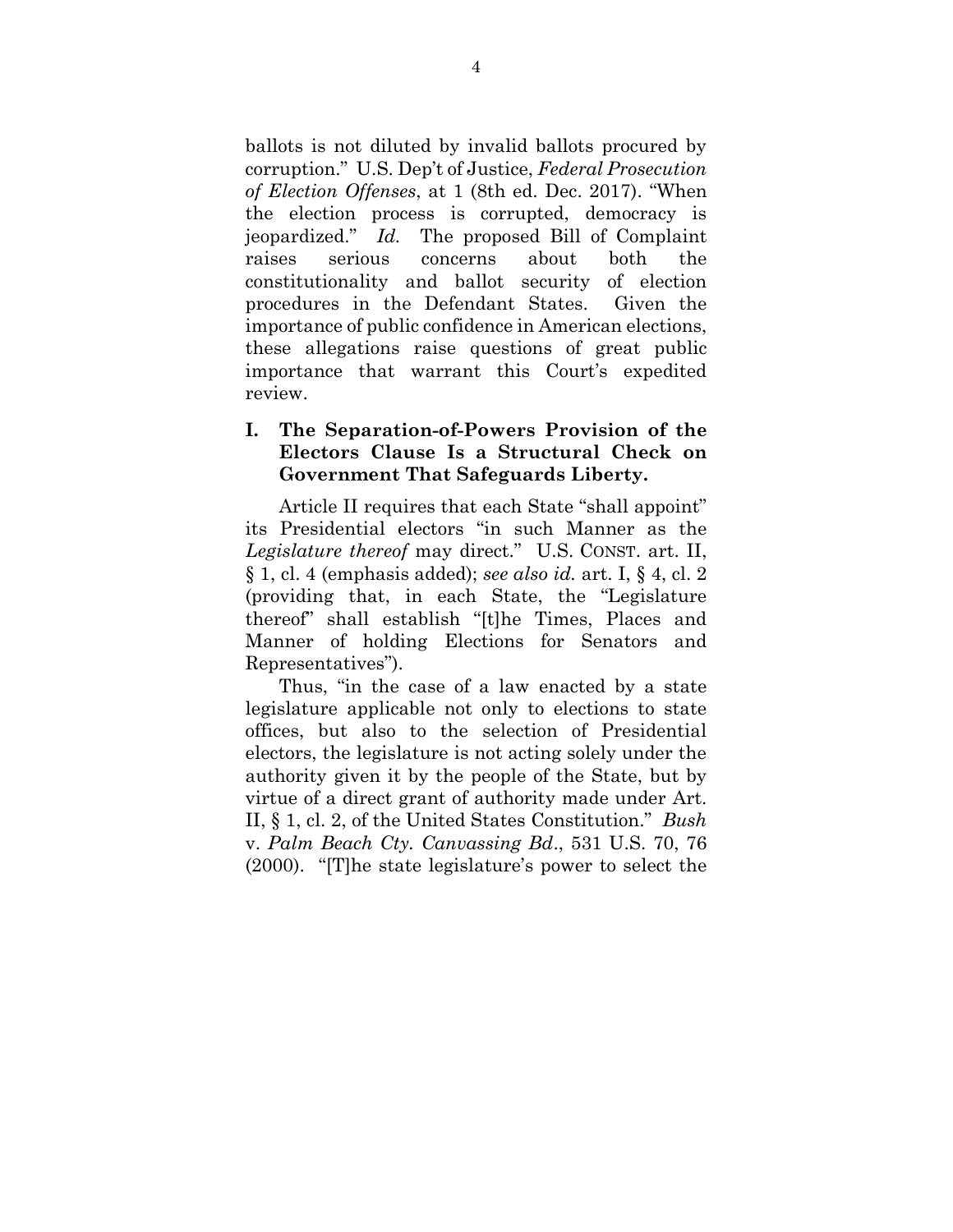manner for appointing electors is plenary." *Bush* v. *Gore*, 531 U.S. 98, 104 (2000).

Here, as set forth in the Bill of Complaint, nonlegislative actors in each Defendant State have purported to "alter[] an important statutory provision enacted by the [State's] Legislature pursuant to its authority under the Constitution of the United States to make rules governing the conduct of elections for federal office." *Republican Party of Pennsylvania* v. *Boockvar*, No. 20-542, 2020 WL 6304626, at \*1 (U.S. Oct. 28, 2020) (Statement of Alito, J.). *See* Bill of Complaint, ¶¶ 41-127. In doing so, these nonlegislative actors may have encroached upon the "plenary" authority of those States' respective legislatures over the conduct of the Presidential election in each State. *Bush* v. *Gore*, 531 U.S. at 104. This encroachment on the authority of each State's Legislature violated the separation of powers set forth in the Electors Clause. "[I]n the context of a Presidential election, state-imposed restrictions implicate a uniquely important national interest. For the President and the Vice President of the United States are the only elected officials who represent all the voters in the Nation." *Anderson*, 460 U.S. at 794– 795.

In every other context, this Court recognizes that the Constitution's separation-of-powers provisions are designed to preserve liberty. "It is the proud boast of our democracy that we have 'a government of laws, and not of men.'" *Morrison* v. *Olson*, 487 U.S. 654, 697 (1988) (Scalia, J., dissenting). "The Framers of the Federal Constitution . . . viewed the principle of separation of powers as the absolutely central guarantee of a just Government." *Id.* "Without a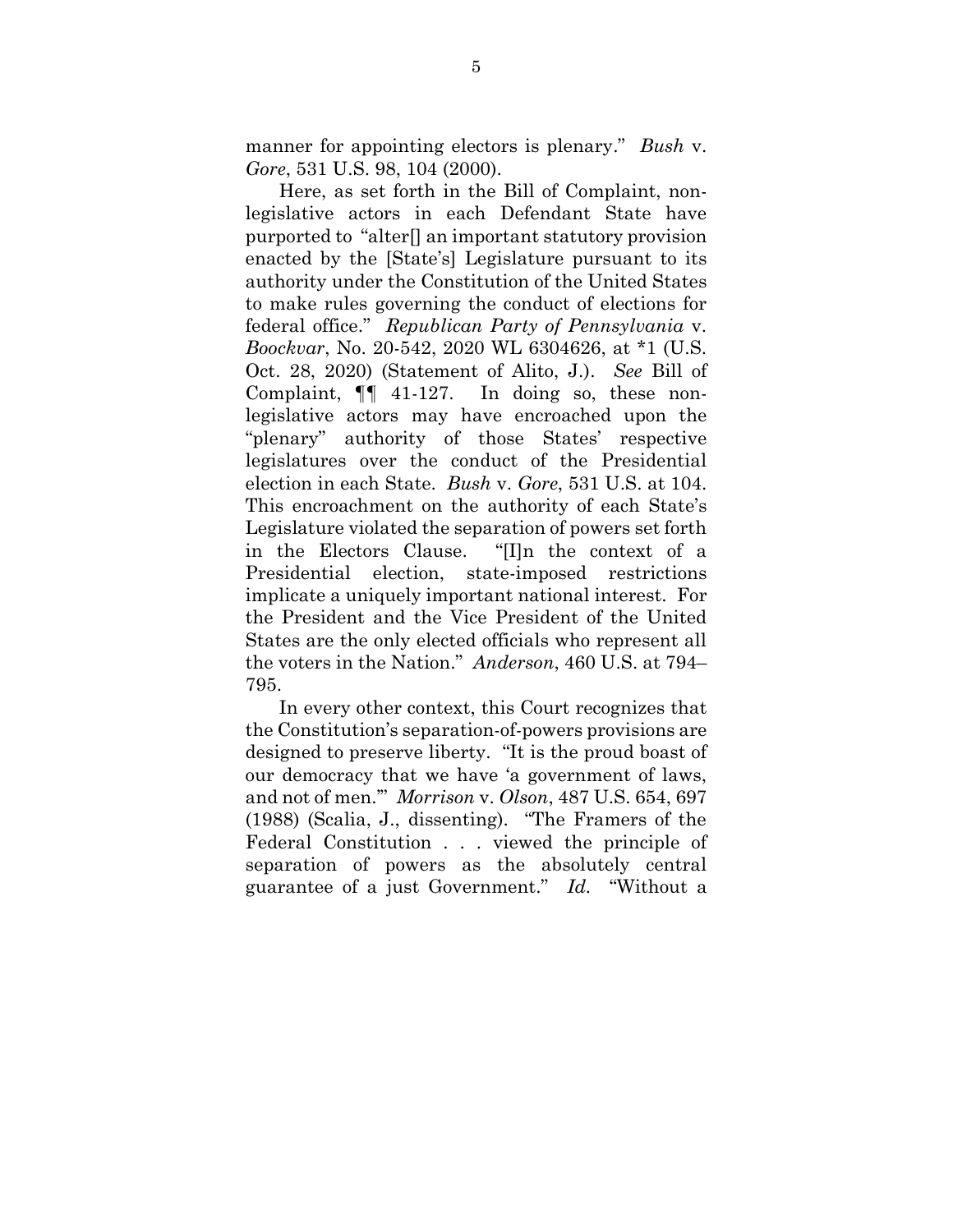secure structure of separated powers, our Bill of Rights would be worthless, as are the bills of rights of many nations of the world that have adopted, or even improved upon, the mere words of ours." *Id.* "The purpose of the separation and equilibration of powers in general . . . was not merely to assure effective government but to preserve individual freedom." *Id.* at 727.

This principle of preserving liberty applies both to the horizontal separation of powers among the branches of government, and the vertical separation of powers between the federal government and the States. "The federal system rests on what might at first seem a counterintuitive insight, that 'freedom is enhanced by the creation of two governments, not one.'" *Bond* v. *United States*, 564 U.S. 211, 220–21 (2011) (quoting *Alden* v. *Maine*, 527 U.S. 706, 758 (1999)). "[F]ederalism secures to citizens the liberties that derive from the diffusion of sovereign power." *Bond*, 564 U.S. at 221 (2011) (quoting *New York* v. *United States*, 505 U.S. 144, 181 (1992)). "Federalism also protects the liberty of all persons within a State by ensuring that laws enacted in excess of delegated governmental power cannot direct or control their actions." *Id*. Moreover, "federalism enhances the opportunity of all citizens to participate in representative government." *FERC* v. *Mississippi*, 456 U.S. 742, 789 (1982) (O'Connor, J., concurring in part and dissenting in part). "Just as the separation and independence of the coordinate branches of the Federal Government serve to prevent the accumulation of excessive power in any one branch, a healthy balance of power between the States and the Federal Government will reduce the risk of tyranny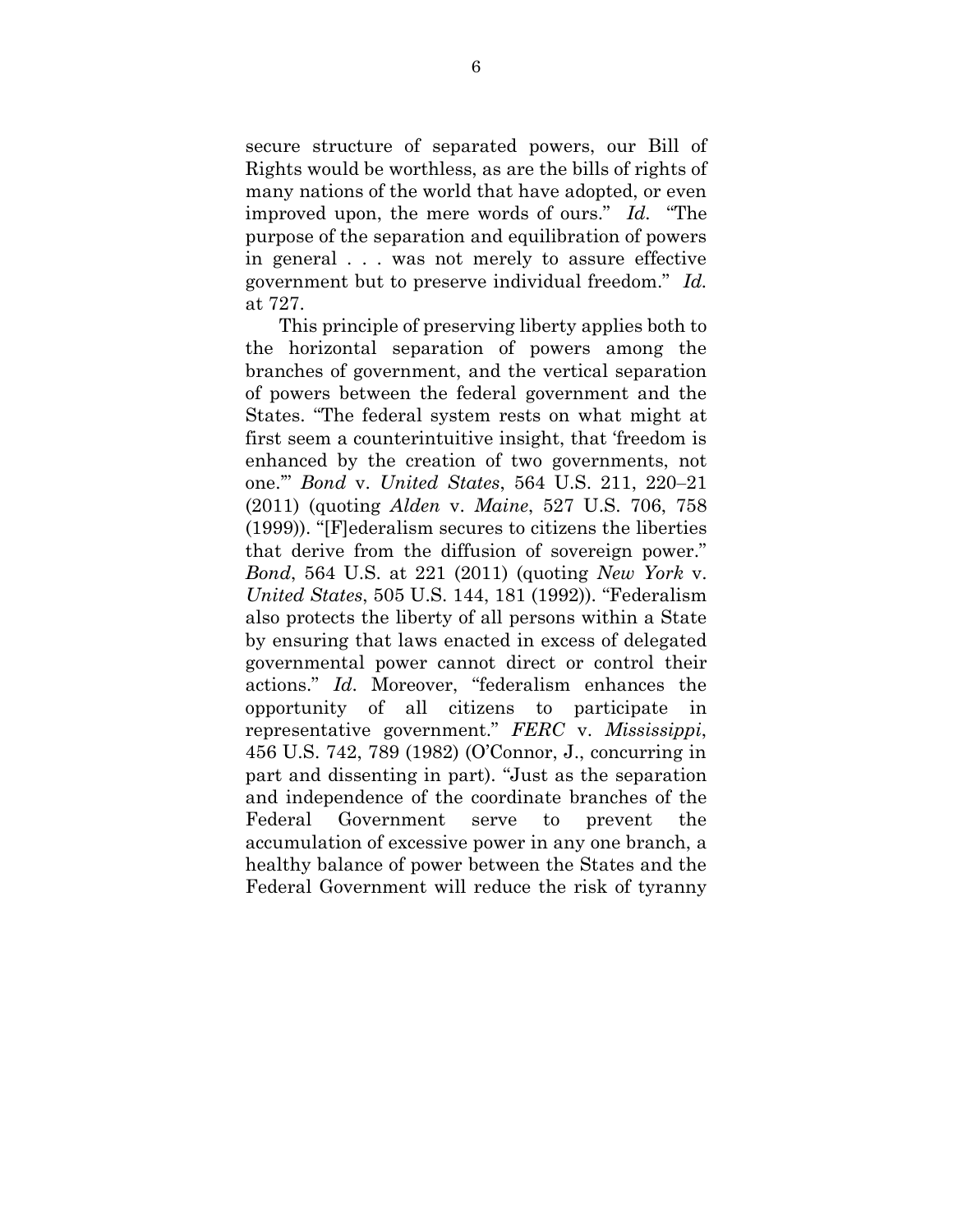and abuse from either front." *Gregory* v. *Ashcroft*, 501 U.S. 452, 458 (1991).

The explicit grant of authority to state *Legislatures* in the Electors Clause effects both a horizontal and a vertical separation of powers. The Clause allocates to each State—not to federal actors the authority to dictate the manner of selecting Presidential Electors. And within each State, it explicitly allocates that authority to a single branch of state government: to the "Legislature thereof." U.S. CONST. art. II, § 1, cl. 4.

It is no accident that the Constitution allocates such authority to state Legislatures, rather than executive officers such as Secretaries of State, or judicial officers such as state Supreme Courts. The Constitutional Convention's delegates frequently recognized that the Legislature is the branch most responsive to the People and most democratically accountable. *See, e.g.,* Robert G. Natelson, *The Original Scope of the Congressional Power to Regulate Elections*, 13 U.PA. J. CONST. L. 1, 31 (2010) (collecting ratification documents expressing that state legislatures were most likely to be in sympathy with the interests of the people); Federal Farmer, No. 12 (1788), *reprinted in* 2 THE FOUNDERS' CONSTITUTION (Philip B. Kurland & Ralph Lerner eds., 1987) (arguing that electoral regulations "ought to be left to the state legislatures, they coming far nearest to the people themselves"); THE FEDERALIST NO. 57, at 350 (C. Rossiter, ed. 2003) (Madison, J.) (stating that the "House of Representatives is so constituted as to support in its members an habitual recollection of their dependence on the people"); *id.* (stating that the "vigilant and manly spirit that actuates the people of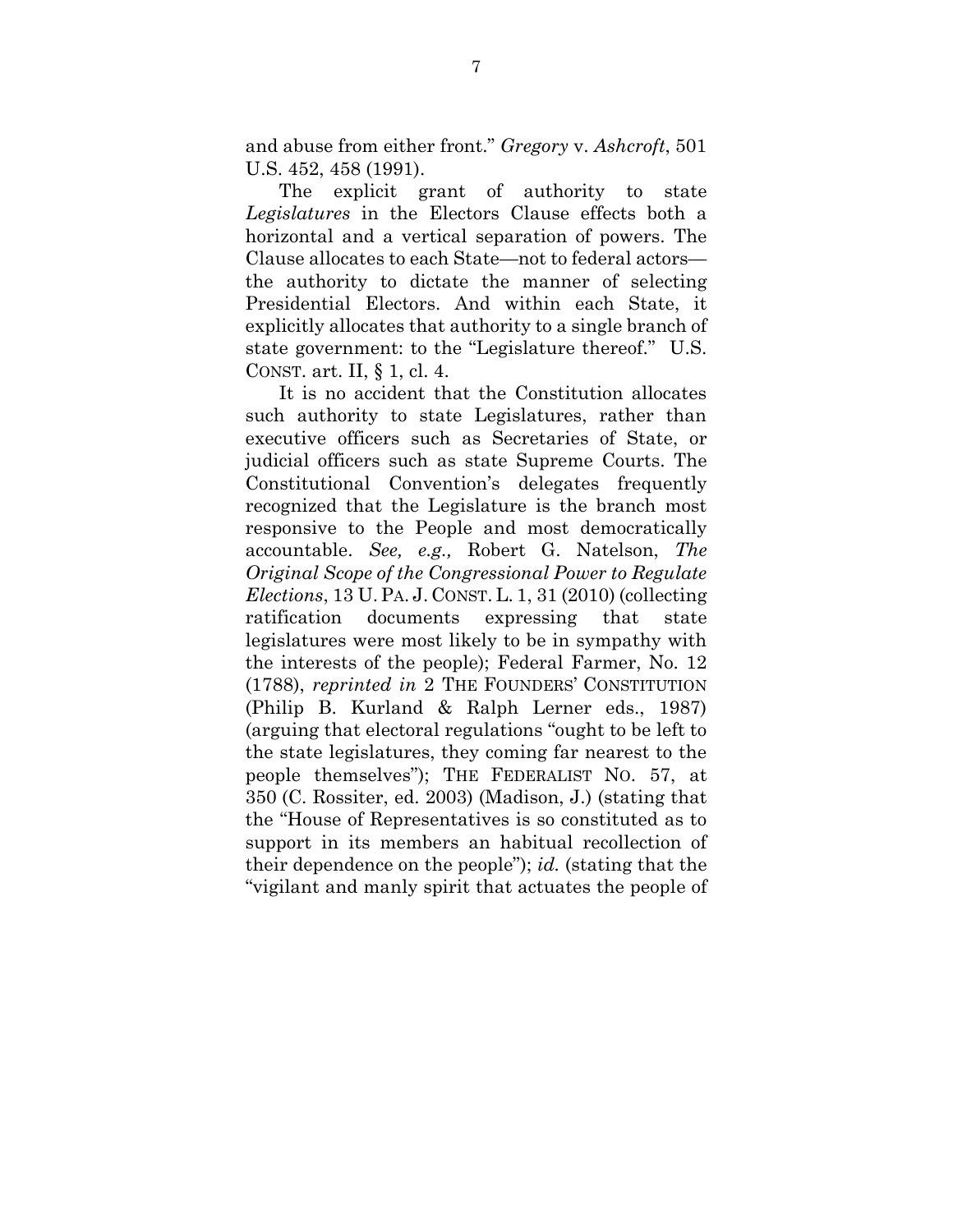America" is greatest restraint on the House of Representatives).

Democratic accountability in the method of selecting the President of the United States is a powerful bulwark safeguarding individual liberty. By identifying the "Legislature thereof" in each State as the regulator of elections for federal officers, the Electors Clause of Article II, § 1 prohibits the very arrogation of power over Presidential elections by non-legislative officials that the Defendant States perpetrated in this case. By violating the Constitution's separation of powers, these nonlegislative actors undermined the liberty of all Americans, including the voters in *amici* States.

#### **II. Stripping Away Safeguards From Voting by Mail Exacerbates the Risks of Fraud.**

By stripping away critical safeguards against ballot fraud in voting by mail, non-legislative actors in the Defendant States inflicted another grave injury on the conduct of the recent election: They enhanced the risks of fraudulent voting by mail without authority. An impressive body of public evidence demonstrates that voting by mail presents unique opportunities for fraud and abuse, and that statutory safeguards are critical to reduce such risks of fraud.

For decades prior to 2020, responsible observers emphasized the risks of fraud in voting by mail, and the importance of imposing safeguards on the process of voting by mail to allay such risks. For example, in *Crawford* v. *Marion County Election Board*, this Court held that fraudulent voting "perpetrated using absentee ballots" demonstrates "that not only is the risk of voter fraud real but that *it could affect the*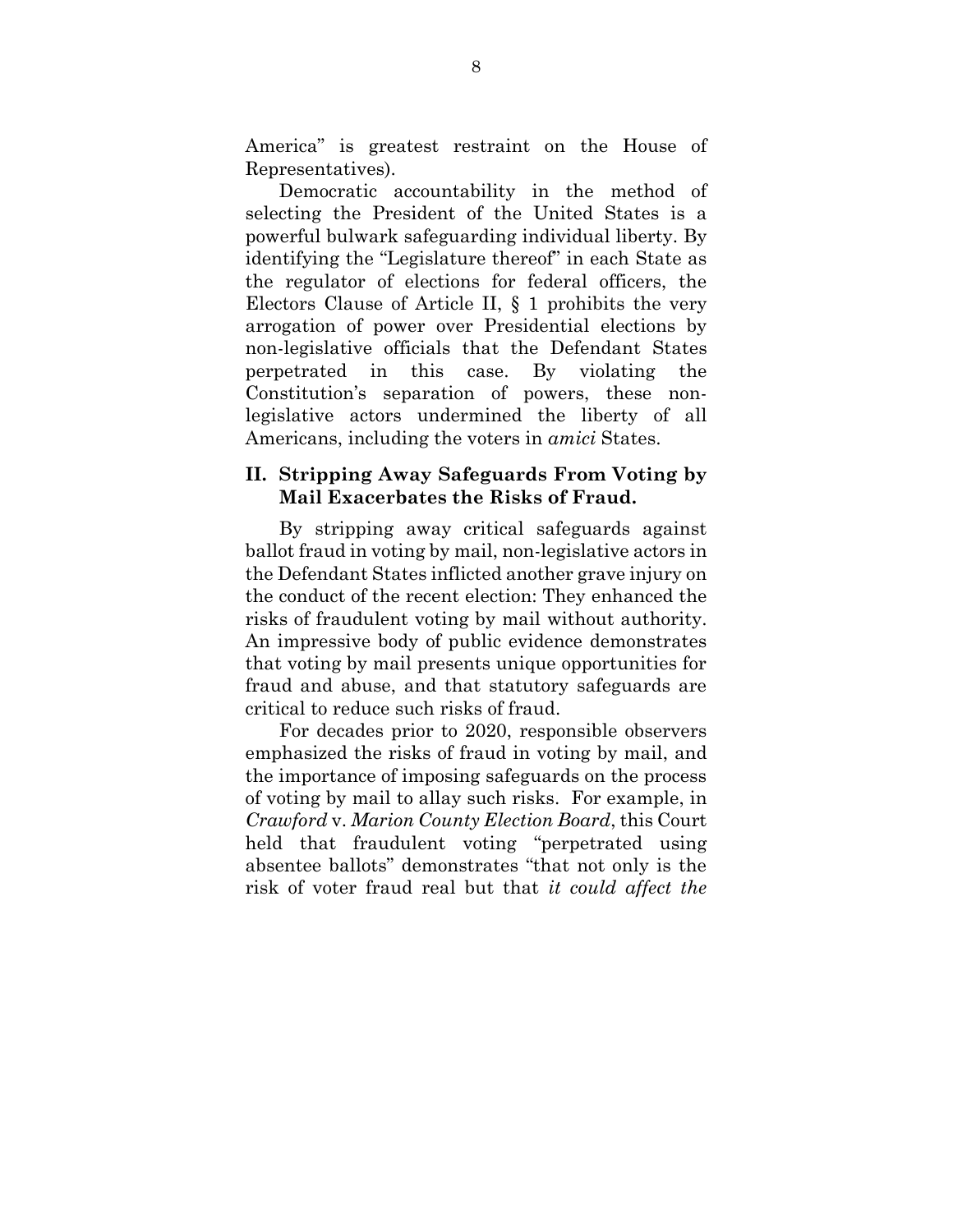*outcome of a close election*." *Crawford* v. *Marion County Election Bd*., 553 U.S. 181, 195-96 (2008) (opinion of Stevens, J.) (emphasis added).

As noted by Plaintiff, the Carter-Baker Commission on Federal Election Reform emphasized the same concern. The bipartisan Commission—cochaired by former President Jimmy Carter and former Secretary of State James A. Baker—determined that "[a]bsentee ballots remain the largest source of potential voter fraud." BUILDING CONFIDENCE IN U.S. ELECTIONS: REPORT OF THE COMMISSION ON FEDERAL ELECTION REFORM, at 46 (Sept. 2005) ("Carter-Baker Report"). <sup>2</sup> According to the Carter-Baker Commission, "[a]bsentee balloting is vulnerable to abuse in several ways." *Id.* "Blank ballots mailed to the wrong address or to large residential buildings might be intercepted." *Id.* "Citizens who vote at home, at nursing homes, at the workplace, or in church are more susceptible to pressure, overt and subtle, or to intimidation." *Id.* "Vote buying schemes are far more difficult to detect when citizens vote by mail." *Id.*

Thus, the Commission noted that "absentee balloting in other states has been a major source of fraud." *Id.* at 35. It emphasized that voting by mail "increases the risk of fraud." *Id.* And the Commission recommended that "States … need to do more to prevent … absentee ballot fraud." *Id.* at v.

The Commission specifically recommended that States should implement and reinforce safeguards to prevent fraud in voting by mail. The Commission recommended that "States should make sure that

l

<sup>2</sup> *Available at* https://www.legislationline.org/download/id/1472/file/-3b50795b2d0374cbef5c29766256.pdf.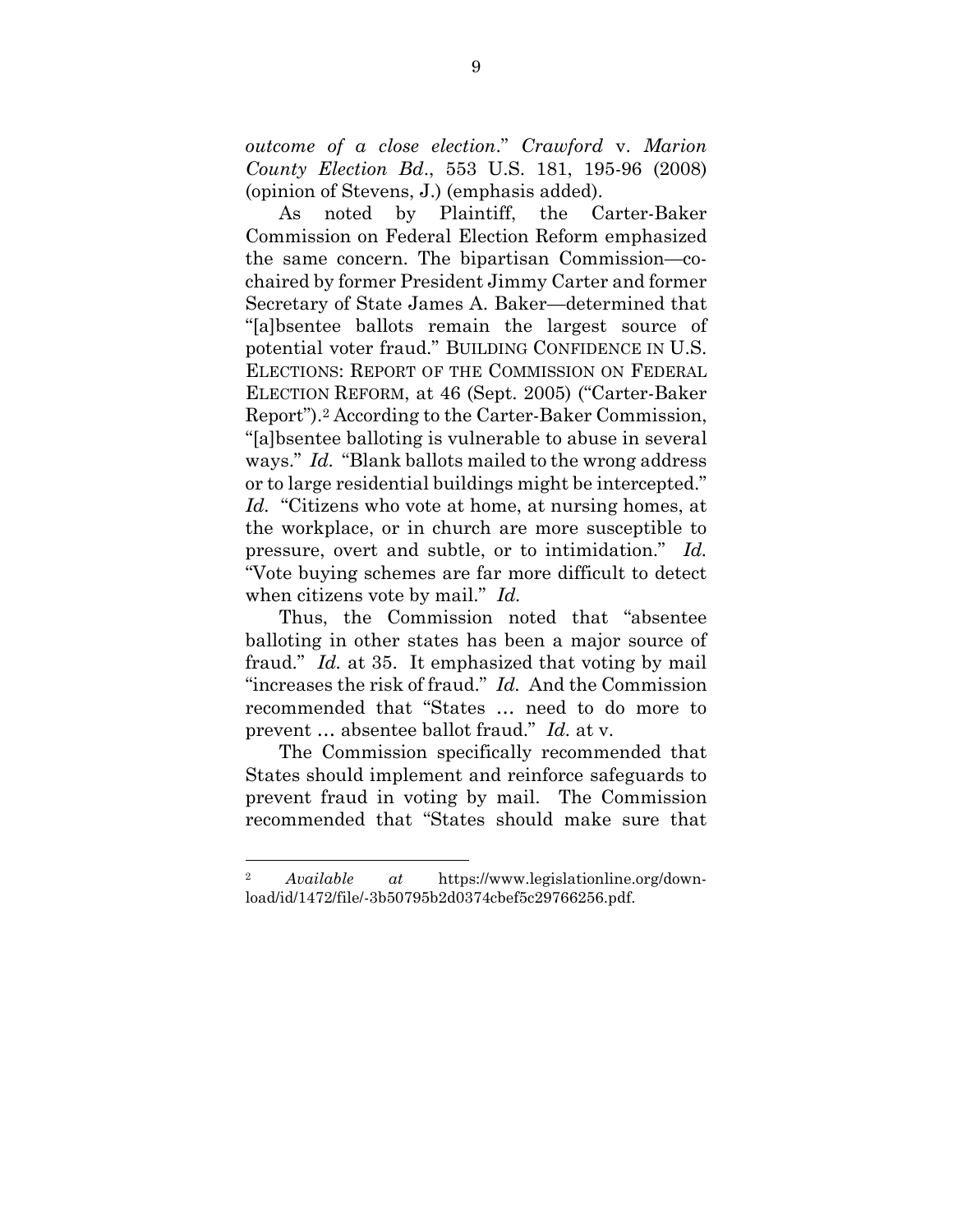absentee ballots received by election officials before Election Day are kept secure until they are opened and counted." *Id.* at 46. It also recommended that States "prohibit[] 'third-party' organizations, candidates, and political party activists from handling absentee ballots." *Id.* And the Commission highlighted that a particular state "appear[ed] to have avoided significant fraud in its vote-by-mail elections by introducing *safeguards to protect ballot integrity, including signature verification*." *Id.* at 35 (emphasis added). The Commission concluded that "[v]ote by mail is … likely to increase the risks of fraud and contested elections … where the safeguards for ballot integrity are weaker." *Id.*

The most recent edition of the U.S. Department of Justice's Manual on *Federal Prosecution of Election Offenses*, published by its Public Integrity Section, highlights the very same concerns about fraud in voting by mail. U.S. Dep't of Justice, *Federal Prosecution of Election Offenses* (8th ed. Dec. 2017), at 28-29 ("DOJ Manual"). The Manual states: "Absentee ballots are particularly susceptible to fraudulent abuse because, by definition, they are marked and cast outside the presence of election officials and the structured environment of a polling place." *Id.* The Manual reports that "the more common ways" that election-fraud "crimes are committed include … [o]btaining and marking absentee ballots without the active input of the voters involved." *Id.* at 28. And the Manual notes that "[a]bsentee ballot

l

<sup>3</sup> *Available at* https://www.justice.gov/crimi-

nal/file/1029066/download.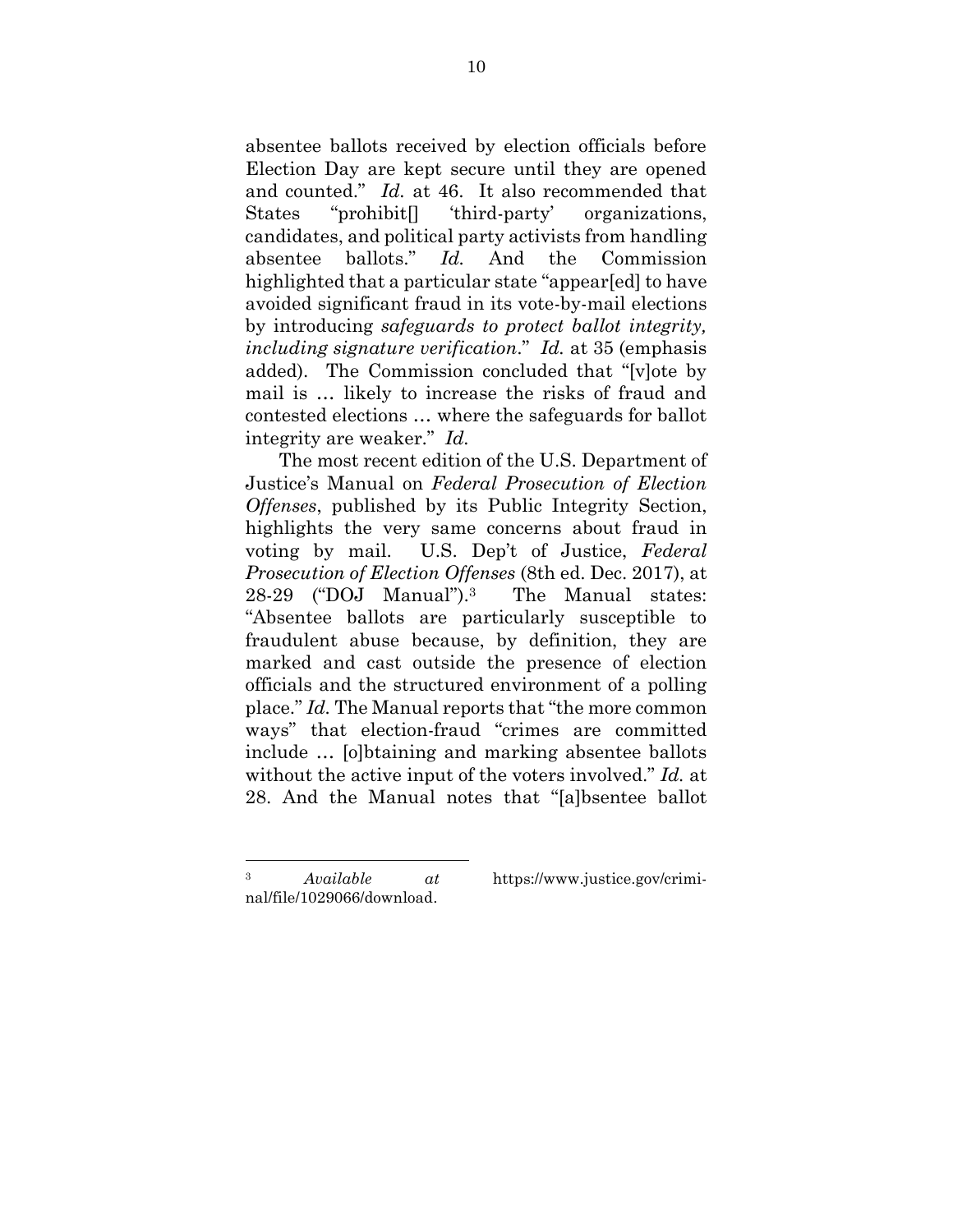frauds" committed both with and without the voter's participation are "common." *Id.* at 29.

Similarly, the U.S. Government Accountability Office concluded that many crimes of election fraud likely go undetected. In 2014, discussing election fraud, the GAO reported that "crimes of fraud, in particular, are difficult to detect, as those involved are engaged in intentional deception." GAO-14-634, *Elections: Issues Related to State Voter Identification Laws* 62-63 (U.S. Gov't Accountability Office Sept. 2014).<sup>4</sup>

Despite the difficulties of detecting fraud schemes, recent experience contains many welldocumented examples of absentee ballot fraud. For example, the News21 database, which was compiled to *refute* arguments that voter fraud is prevalent, identified 491 cases of absentee ballot over the 12-year period from 2000 to 2012—approximately 41 cases per year. *See* News21, *Election Fraud in America*. <sup>5</sup> This database reports that "Absentee Ballot Fraud" was "[t]he most prevalent fraud" in America, comprising "24 percent (491 cases)" of all cases reported in the public records surveyed. *Id.* Moreover, the database indicates that this number undercounts the total incidence of reported cases of absentee ballot fraud, because it was based on public-record requests to state and local government entities, many of which did not respond. *Id.*

<sup>4</sup> *Available at* https://www.gao.gov/assets/670/665966.pdf.

<sup>5</sup> *Available at* https://votingrights.news21.com/interactive/election-fraud-data-

base/&xid=17259,15700023,15700124,15700149,15700186,1570 0191,15700201,15700237,15700242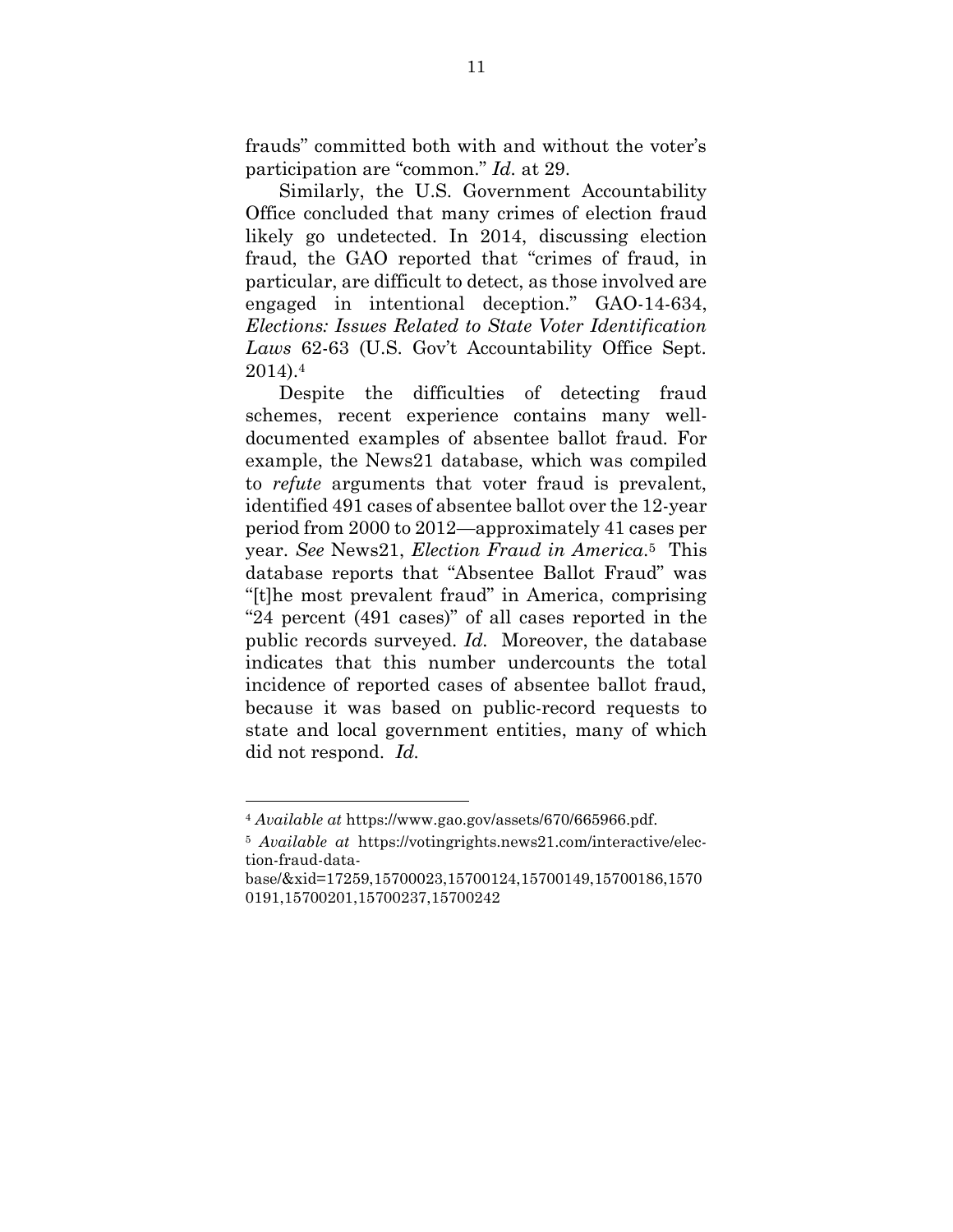Likewise, the Heritage Foundation's online database of election-fraud cases—which includes only a "sampling" of cases that resulted in an *adjudication* of fraud, such as a criminal conviction or civil penalty—identified 207 cases of proven "fraudulent use of absentee ballots" in the United States. The Heritage Foundation, *Election Fraud Cases*. <sup>6</sup> Again, this database undercounts the incidence of cases of election fraud: "The Heritage Foundation's Election Fraud Database presents a sampling of recent proven instances of election fraud from across the country. This database is not an exhaustive or comprehensive list." *Id.*

The public record abounds with recent examples of such fraudulent absentee-ballot schemes. For example, in November 2019, the mayor of Berkeley, Missouri was indicted on five felony counts of absentee ballot fraud for changing votes on absentee ballots to help him and his political allies to get elected. Brian Heffernan, *Berkeley Mayor Hoskins Charged with 5 Felony Counts of Election Fraud*, ST. LOUIS PUBLIC RADIO (Nov. 21, 2019). <sup>7</sup> Mayor Hoskins' scheme included "going to the home of elderly … residents" to harvest absentee ballots, "filling out absentee ballot applications for voters and having his campaign workers do the same," and "altering absentee ballots" after he had procured them from voters. *Id.* Again, in 2016, a state House race in Missouri was overturned amid allegations of

<sup>6</sup> *Available at* https://www.heritage.org/voterfraud/search?combine=&state=All&year=&case\_type=All&fraud\_type=24489&pa ge=12.

<sup>7</sup> *Available at* https://news.stlpublicradio.org/post/berkeleymayor-hoskins-charged-5-felony-counts-election-fraud#stream/0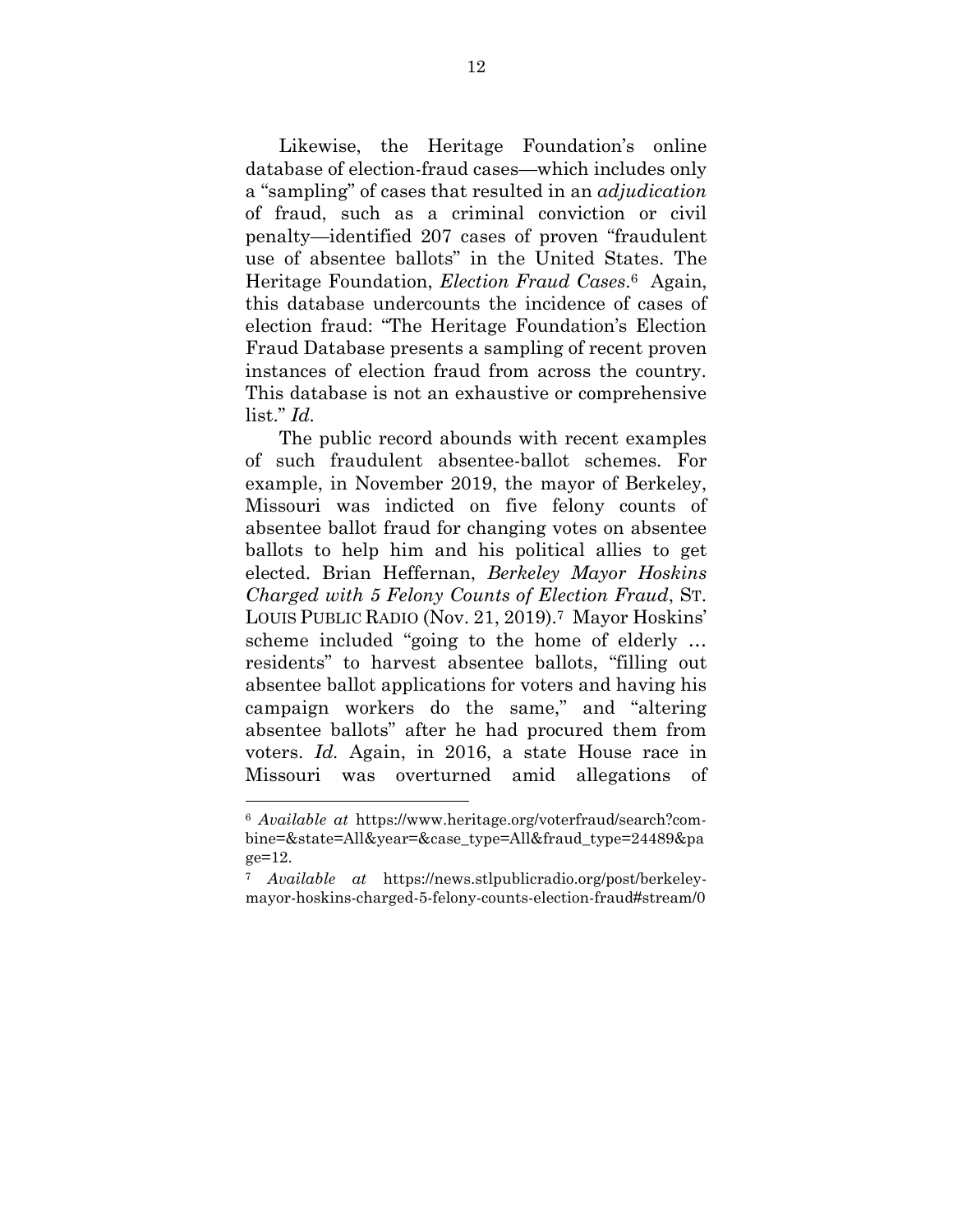widespread absentee-ballot fraud that had occurred across multiple election cycles in the same community. Sarah Fenske, *FBI, Secretary of State Asking Questions About St. Louis Statehouse Race*, RIVERFRONT TIMES (Aug. 16, 2016). <sup>8</sup> One candidate stated that it was widely known in the community that the incumbent ran an "absentee game" that resulted in the absentee vote tipping the outcome in her favor in multiple close elections. *Id.*

Other States have similar experiences. In 2018, a federal Congressional race was overturned in North Carolina, and eight political operatives were indicted for fraud, in an absentee-ballot scheme that sufficed to change the outcome of the election. Richard Gonzales, *North Carolina GOP Operative Faces New Felony Charges That Allege Ballot Fraud*, NPR.ORG, (July 30, 2019).<sup>9</sup> The indicted operatives "had improperly collected and possibly tampered with ballots," and were charged with "improperly mailing in absentee ballots for someone who had not mailed it themselves." *Id.*

In the North Carolina case, the lead investigator testified that the investigation was "a continuous case" over two election cycles, and that the scheme involved collecting absentee ballots from voters, altering the absentee ballots, and forging witness signatures on the ballots. *See In re: Investigation of Irregularities Affecting Counties Within the 9th* 

l

<sup>8</sup> *Available at* https://www.riverfronttimes.com/newsblog/2016/08/16/fbi-secretary-of-state-asking-questions-about-st-louis-statehouse-race.

<sup>9</sup> *Available at* https://www.npr.org/2019/07/30/746800630/northcarolina-gop-operative-faces-new-felony-charges-that-allege-ballot-fraud.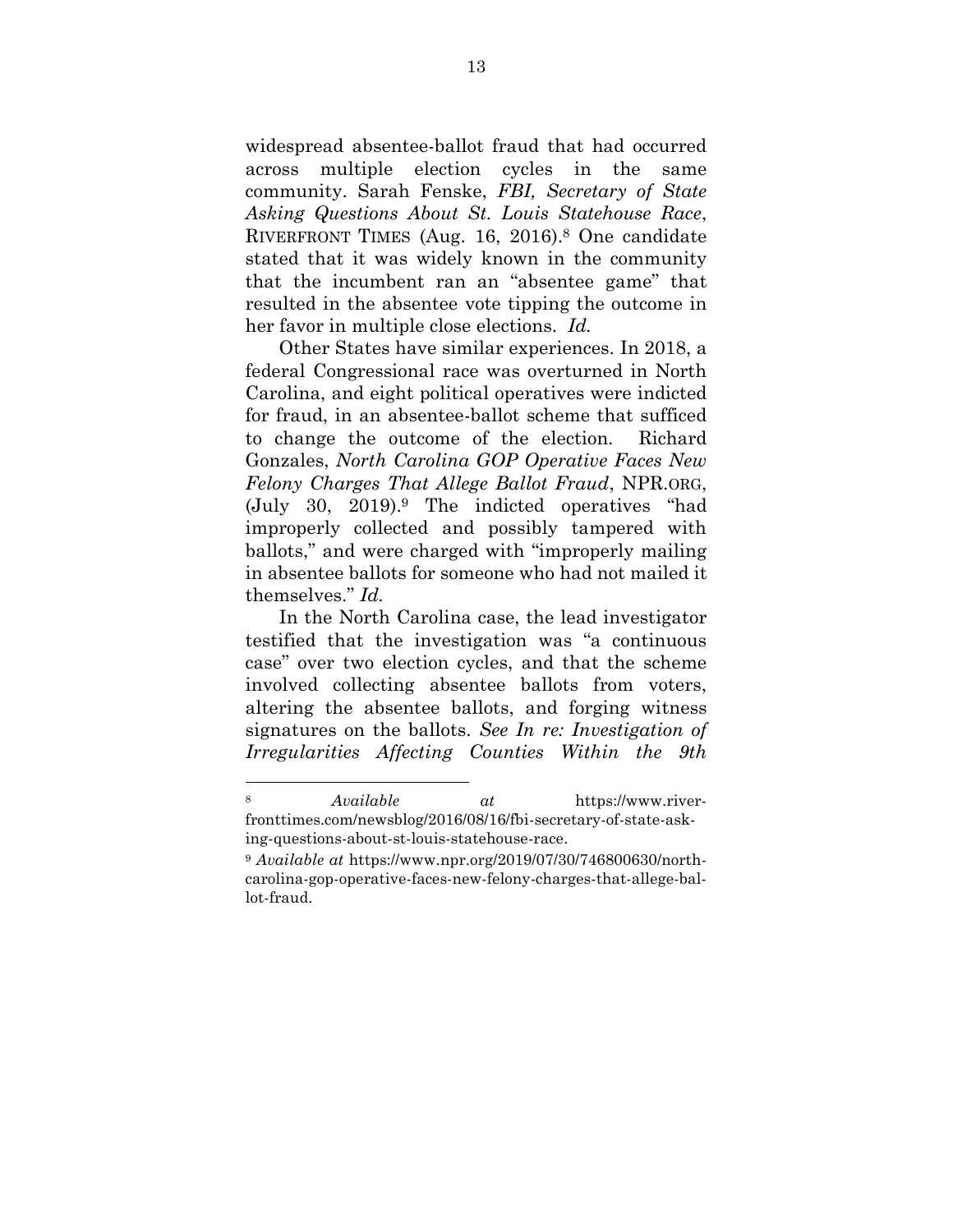*Congressional District*, North Carolina Board of Elections, Evidentiary Hearing, at 2-3.<sup>10</sup> The investigators described it as a "coordinated, unlawful, and substantially resourced absentee ballots scheme." *Id.* at 2. According to the investigators' trial presentation, the investigation involved 142 voter interviews, 30 subject and witness interviews, and subpoenas of documents, financial records, and phone records. *Id.* at 3. The perpetrators collected absentee ballots and falsified ballot witness certifications outside the presence of the voters. *Id.* at 10, 13. The congressional election at issue was decided by margin of less than 1,000 votes. *Id.* at 4. The scheme involved the submission of well over 1,000 fraudulent absentee ballots and request forms. *Id.* at 11. The perpetrators took extensive steps to conceal the fraudulent scheme, which lasted over multiple election cycles before it was detected. *Id.* at 14.

Similarly, in 2016, a politician in the Bronx was indicted and pled guilty to 242 counts of election fraud based on an absentee ballot fraud scheme. Ben Kochman, *Bronx politician pleads guilty in absentee ballot scheme for Assembly election,* NEW YORK DAILY NEWS (Nov. 22, 2016). <sup>11</sup> Despite pleading guilty to 242 felonies involving absentee ballot fraud in an election that was decided by two votes, the defendant received no jail time and vowed to run for office again after a short disqualification period. *Id.*

<sup>10</sup> *Available at* https://images.radio.com/wbt/Voter%20ID\_%20Website.pdf.

<sup>11</sup> *Available at* http://www.nydailynews.com/new-york/nyccrime/bronx-pol-pleads-guilty-absentee-ballot-scheme-article-1.2884009.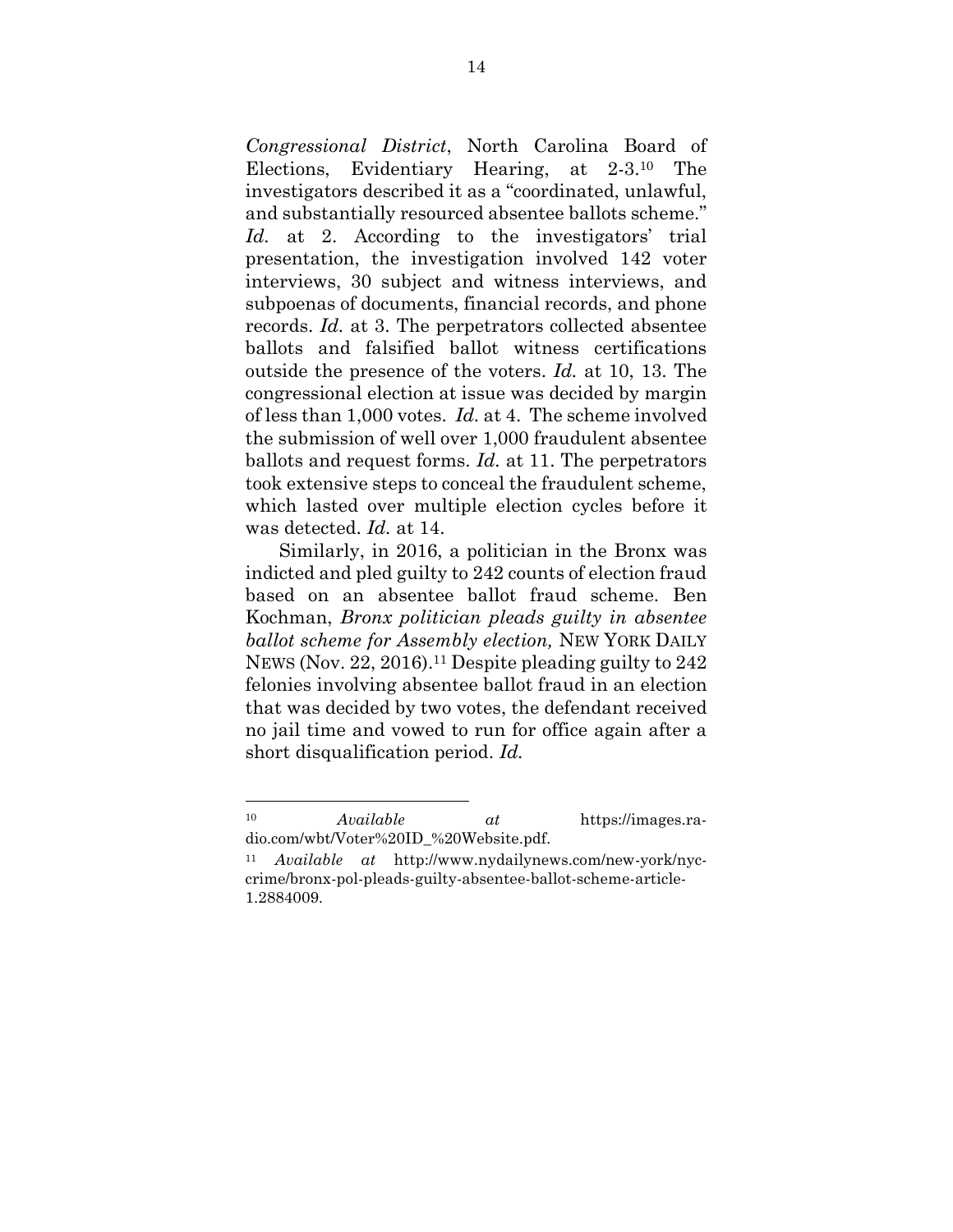The increases in mail-in voting due to the COVID-19 pandemic likewise increased opportunities for fraud. For instance, in May 2020, the leader of the New Jersey NAACP called for an election in Paterson, New Jersey to be overturned due to widespread mailin ballot fraud. *See* Jonathan Dienst et al., *NJ NAACP Leader Calls for Paterson Mail-In Vote to Be Canceled Amid Corruption Claims*, NBC NEW YORK (May 27, 2020). <sup>12</sup> "'Invalidate the election. Let's do it again,' [the NAACP leader] said amid reports more that 20 percent of all ballots were disqualified, some in connection with voter fraud allegations." *Id.*

Hundreds of other reported cases highlight the same concerns about the vulnerability of voting by mail to fraud and abuse. Recently, a Missouri court considered extensive expert testimony reviewing absentee-ballot fraud cases like these. *Findings of Fact, Conclusions of Law, and Final Judgment in Mo. State Conference of the NAACP* v. *State*, No. 20AC-CC00169-01 (Circuit Court of Cole County, Missouri Sept. 24, 2020), *aff'd*, 607 S.W.3d 728 (Mo. banc Oct. 9, 2020) ("*Mo. NAACP*"). The court held that cases of absentee-ballot fraud "have several common features that persist across multiple recent cases: (1) close elections; (2) perpetrators who are candidates, campaign workers, or political consultants, not ordinary voters; (3) common techniques of ballot harvesting; (4) common techniques of signature forging; (5) fraud that persisted across multiple elections before it was detected; (6) massive resources

l

<sup>12</sup> *Available at* https://www.nbcnewyork.com/news/politics/njnaacp-leader-calls-for-paterson-mail-in-vote-to-be-canceledamid-fraud-claims/2435162/.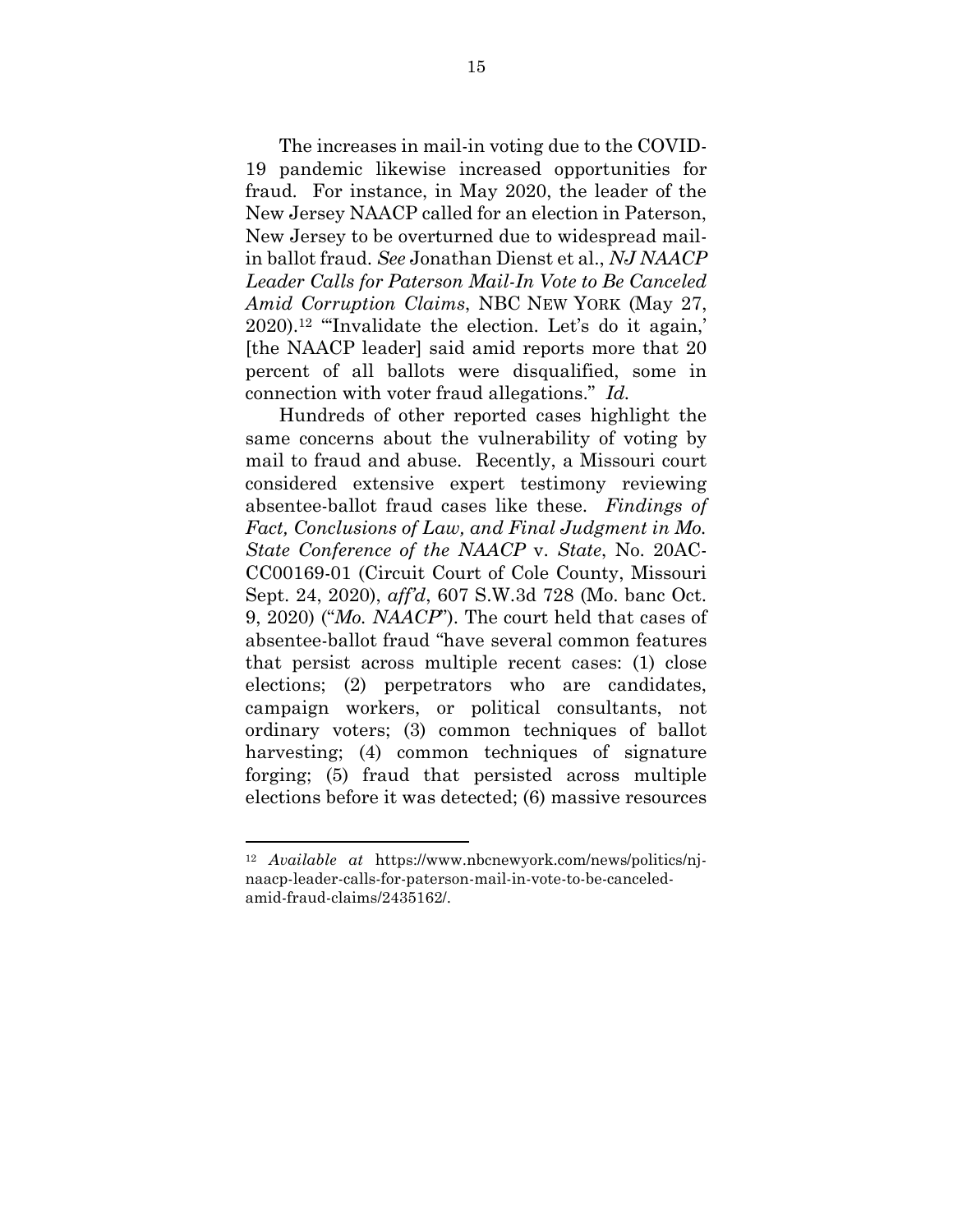required to investigate and prosecute the fraud; and (7) lenient criminal penalties." *Id.* at 17. Thus, the court concluded "that fraud in voting by mail is a recurrent problem, that it is hard to detect and prosecute, that there are strong incentives and weak penalties for doing so, and that it has the capacity to affect the outcome of close elections." *Id.* The court held that "the threat of mail-in ballot fraud is real." *Id.* at 2.

## **III. The Bill of Complaint Alleges that the Defendant States Unconstitutionally Abolished Critical Safeguards Against Fraud in Voting by Mail.**

The Bill of Complaint alleges that non-legislative actors in each Defendant State unconstitutionally abolished or diluted statutory safeguards against fraud enacted by their state Legislatures, in violation of the Presidential Electors Clause. U.S. CONST. art. II, § 1, cl. 4. All the unconstitutional changes to election procedures identified in the Bill of Complaint have two common features: (1) They abrogated statutory safeguards against fraud that responsible observers have long recommended for voting by mail, and (2) they did so in a way that predictably conferred partisan advantage on one candidate in the Presidential election. Such allegations are serious, and they warrant this Court's review.

*Abolishing signature verification.*First, the proposed Bill of Complaint alleges that non-legislative actors in Pennsylvania, Michigan, and Georgia unilaterally abolished or weakened signatureverification requirements for mailed ballots. It alleges that Pennsylvania's Secretary of State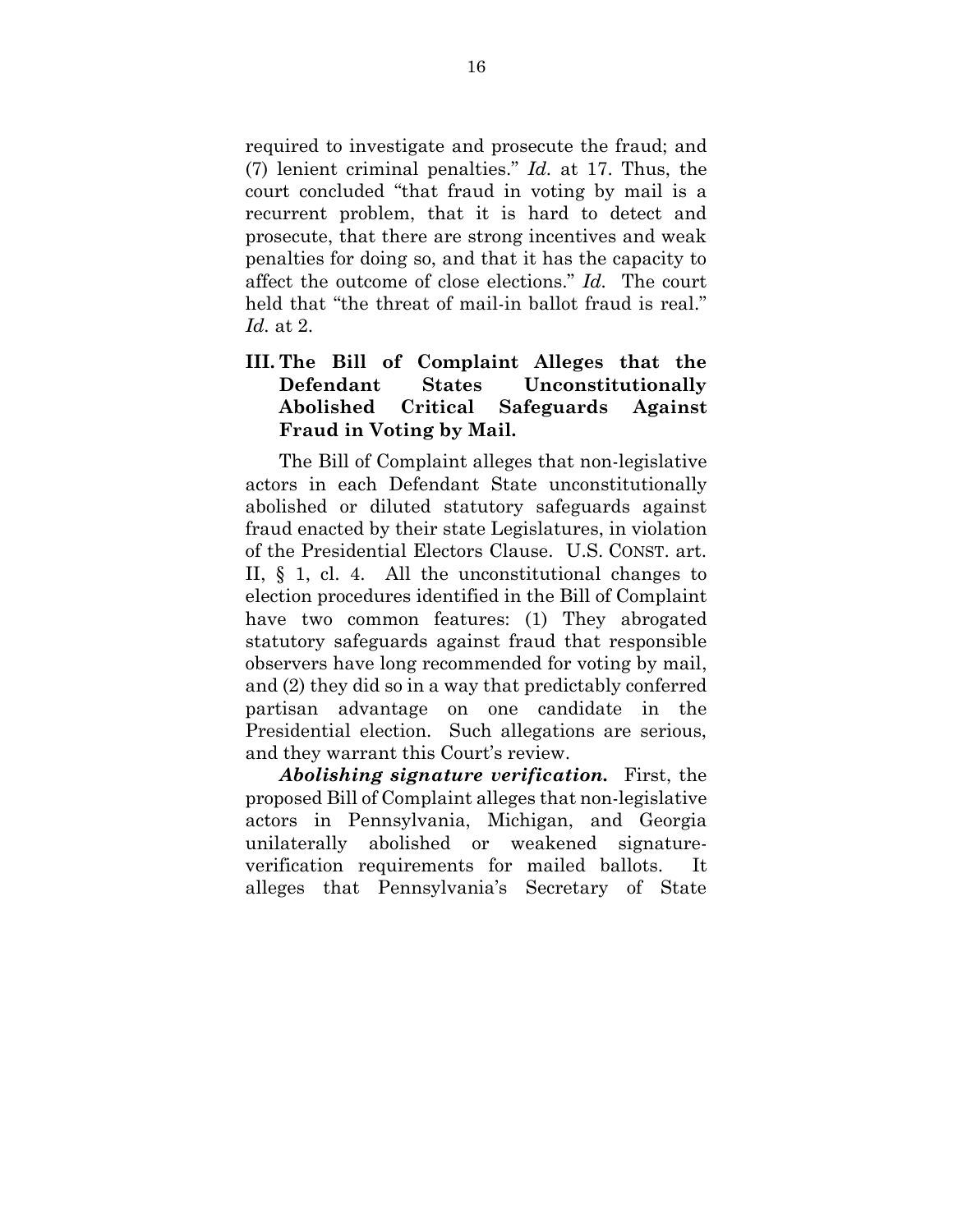abrogated Pennsylvania's statutory signatureverification requirement for mail-in ballots in a "friendly" settlement of a lawsuit brought by activists. Bill of Complaint, ¶¶ 44-46. It alleges that Michigan's Secretary of State permitted absentee ballot applications online, with no signature at all, in violation of Michigan statutes, *id.* ¶¶ 85-89; and that election officials in Wayne County, Michigan simply disregarded statutory signature verification requirements, *id.* ¶¶ 92-95. And it alleges that Georgia's Secretary of State unilaterally abrogated Georgia's statute authorizing county registrars to engage in signature verification for absentee ballots in another lawsuit settlement. *Id.* ¶¶ 66-72.

In addition to violating the Electors Clause, these actions, as alleged, contradict fundamental principles of ballot security. As noted above, the Carter-Baker Report highlighted the importance of "*signature verification*" as a critical "safeguard[] to protect ballot integrity" for ballots cast by mail. Carter-Baker Report, *supra*, at 35 (emphasis added). Without safeguards such as signature verification, the Report stated that "[v]ote by mail is … likely to increase the risks of fraud and contested elections … where the safeguards for ballot integrity are weaker." *Id.* The importance of signature verification is hard to overstate, because absentee-ballot fraud schemes commonly involve "common techniques of signature forging," typically by nefarious actors who are unfamiliar with the voter's signature. *Mo. NAACP*, *supra*, at 17. Verifying the voter's signature thus provides a fundamental safeguard against fraud.

*Insecure ballot handling.*The Bill of Complaint alleges that non-legislative actors changed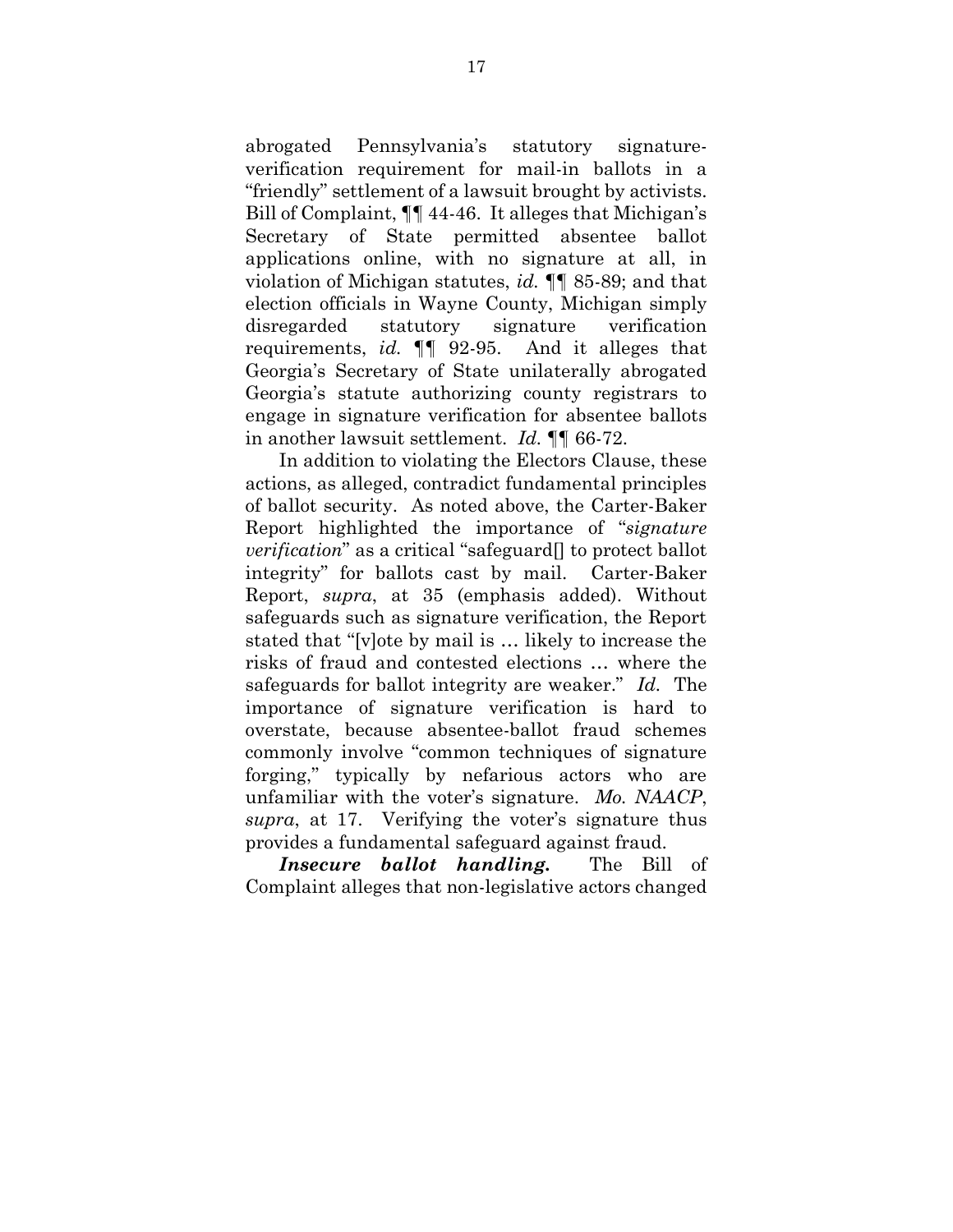or abolished statutory rules for the secure handling of absentee and mail-in ballots in Pennsylvania, Michigan, and Wisconsin. It alleges that election officials in Democratic areas of Pennsylvania violated state statutes by opening and reviewing mail-in ballots that were required to be kept locked and secure until Election Day. Bill of Complaint, ¶¶ 50-51. It alleges that Michigan's Secretary of State, acting in violation of state law, sent 7.7 million unsolicited absentee-ballot applications to Michigan voters, thus "flooding Michigan with millions of absentee ballot applications prior to the 2020 general election." *Id.* ¶¶ 80-84. And it alleges that the Wisconsin Election Commission violated state law by placing hundreds of unmonitored boxes for the submission of absentee and mail-in ballots around the State, concentrated in heavily Democratic areas. *Id.* ¶¶ 107-114.

 In addition to violating the Electors Clause, these actions, as alleged, contradict commonsense ballot-security recommendations. The Department of Justice's Manual on *Federal Prosecution of Election Offenses* notes that vulnerability to mishandling is what makes absentee ballots "particularly susceptible to fraudulent abuse" because "they are marked and cast outside the presence of election officials and the structured environment of a polling place." DOJ Manual, at 28-29. According to the Manual, "[o]btaining and marking absentee ballots without the active input of the voters involved" is one of "the more common ways" that election fraud "crimes are committed." *Id.* at 28. For this reason, the Carter-Baker Commission made recommendations in favor of preventing such insecurity in the handling of ballots. For example, the Commission recommended that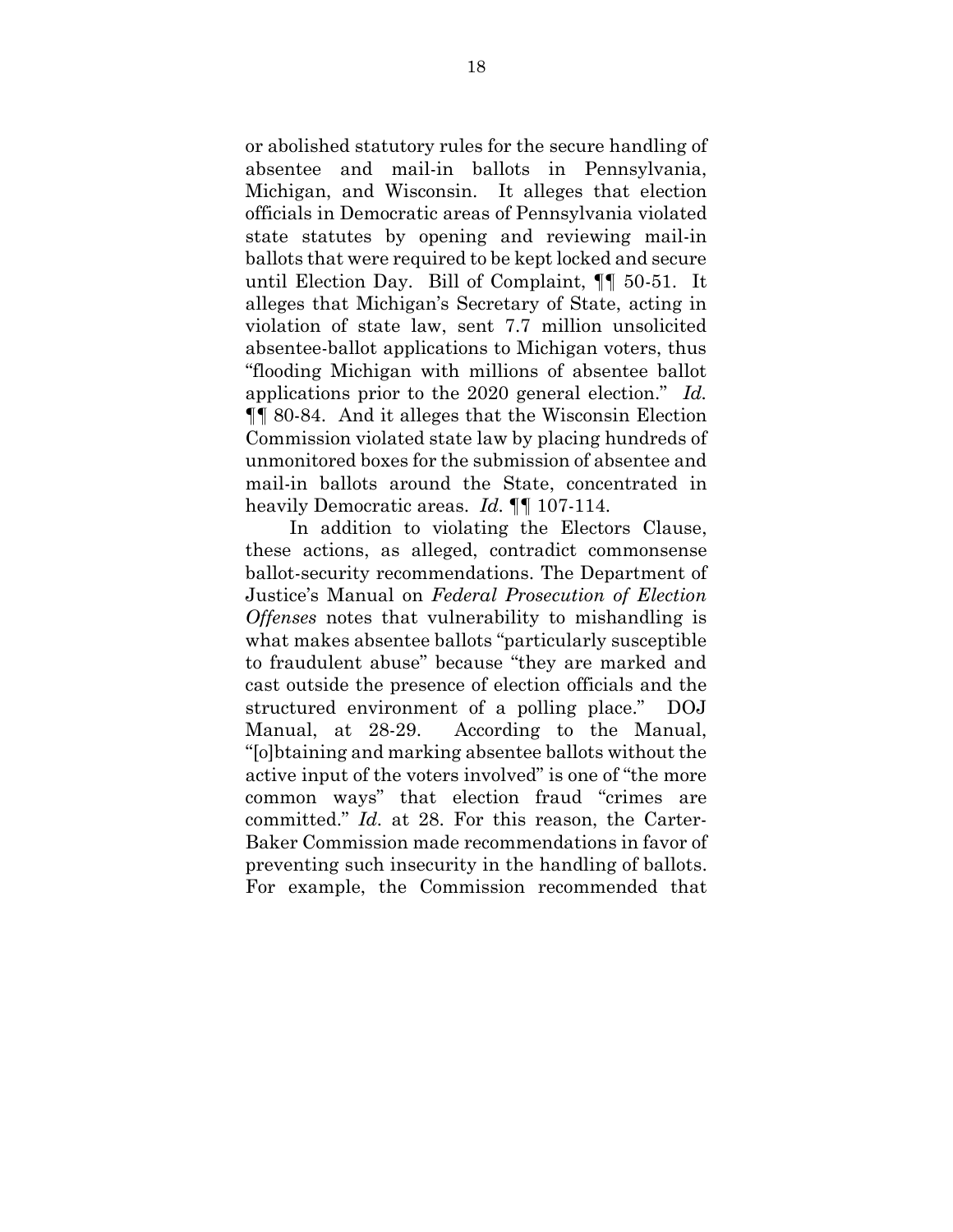"States should make sure that absentee ballots received by election officials before Election Day are kept secure until they are opened and counted." *Id.* at 46. It also recommended that States "prohibit[] 'thirdparty' organizations, candidates, and political party activists from handling absentee ballots." *Id.*

*Inconsistent Statewide Standards.* The Bill of Complaint alleges that the Defendant States provided different standards and treatment for mailin ballots submitted in different areas of each State, and that this differential treatment uniformly provided a partisan advantage to one side in the Presidential election. It alleges that election officials in Philadelphia and Allegheny County, Pennsylvania, applied different standards to voters in those Democratic strongholds than applied to other voters in Pennsylvania, in violation of state law. Bill of Complaint, ¶¶ 52-54. Similarly, it alleges that Milwaukee, Wisconsin violated state law by authorizing election officials to "correct" disqualifying omissions on ballot envelopes by entering information that the voter should have entered with a red pen, while no similar "correction" process was granted to other voters in that State. *Id.* ¶¶ 123-127. And it alleges that Wayne County, Michigan provided differential treatment of its voters, in violation of state statutes, by simply ignoring statutorily required signature-verification requirements. *Id.* ¶¶ 92-95.

Such differential treatment, as alleged under circumstances raising concerns of partisan bias, contradicts universal recommendations for integrity and public confidence in elections. As this Court stated in *Bush* v. *Gore*, "[t]he idea that one group can be granted greater voting strength than another is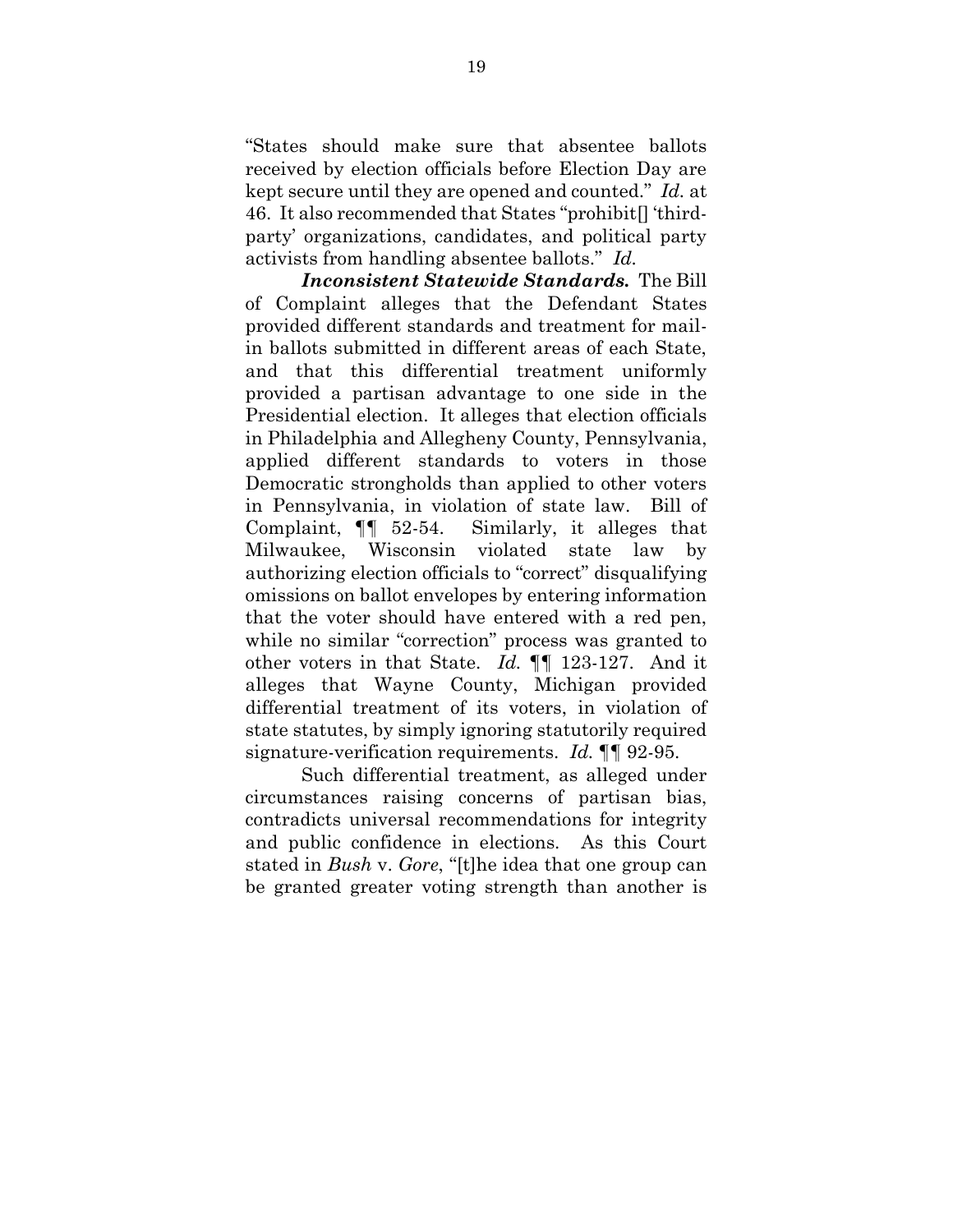hostile to the one man, one vote basis of our representative government." 531 U.S. at 107 (quoting *Moore* v. *Ogilvie*, 394 US 814 (1969)). The Carter-Baker Report noted that "inconsistent or incorrect application of electoral procedures may have the effect of discouraging voter participation and may, on occasion, raise questions about bias in the way elections are conducted." Carter-Baker Report, at 49. "Such problems raise public suspicions or may provide grounds for the losing candidate to contest the result in a close election." *Id.*

*Excluding Bipartisan Observers.* The Bill of Complaint alleges that certain counties in Defendant States excluded bipartisan observers from the ballot-opening and ballot-counting processes. For example, it alleges that election officials in Philadelphia and Allegheny County, Pennsylvania, violated state law by excluding Republican observers from the opening, counting, and recording of absentee ballots in those counties. Bill of Complaint, ¶ 49. And it alleges that election officials in Wayne County, Michigan violated state statutes by systematically excluding poll watchers from the counting and recording of absentee ballots. *Id.* ¶¶ 90-91.

Such actions, as alleged, raise concerns about the integrity of the vote count in those counties. As the Carter-Baker Report emphasized, States should "provide observers with meaningful opportunities to monitor the conduct of the election." Carter-Baker Report, at 47. "To build confidence in the electoral process, it is important that elections be administered in a neutral and professional manner," without the appearance of partisan bias." *Id.* at 49. When observers of one political party are illegally and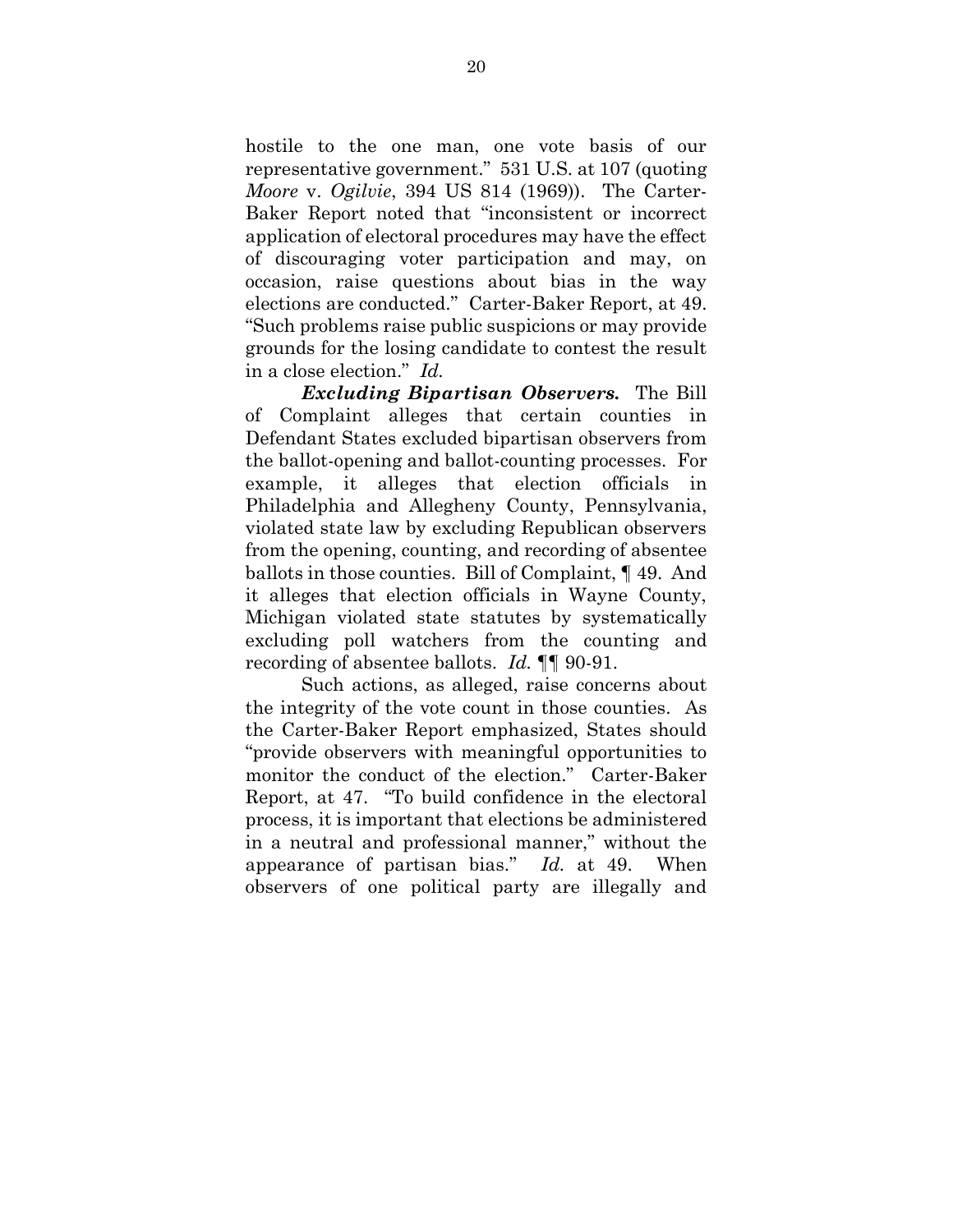systematically excluded from observing the vote count, "the appearance of partisan bias" is inevitable. *Id.* For counties in Defendant States to exclude Republican observers weakens public confidence in the electoral process and raises grave concerns about the integrity of ballot counting in those counties.

*Extending the Deadline to Receive Ballots.* The Bill of Complaint alleges that a non-legislative actor in Pennsylvania—its Supreme Court—extended the statutory deadline to receive absentee and mail-in ballots without authorization from the "Legislature thereof," and that it directed that ballots with illegible postmarks or no postmarks at all would be deemed timely if received within the extended deadline. Bill of Complaint, ¶¶ 48, 55. Again, these non-legislative changes raise concerns about election integrity in Pennsylvania. They created a post-election window of time during which nefarious actors could wait and see whether the Presidential election would be close, and whether perpetrating fraud in Pennsylvania would be worthwhile. And they enhanced the opportunities for fraud by mandating that late ballots must be counted even when they are not postmarked or have no legible postmark, and thus there is no evidence they were mailed by Election Day.

These changes created needless vulnerability to actual fraud and undermined public confidence in the election. As the Department of Justice's Manual of *Federal Prosecution of Election Offenses* states, "the conditions most conducive to election fraud are close factional competition within an electoral jurisdiction for an elected position that matters." DOJ Manual, at 2-3. "[E]lection fraud is most likely to occur in electoral jurisdictions where there is close factional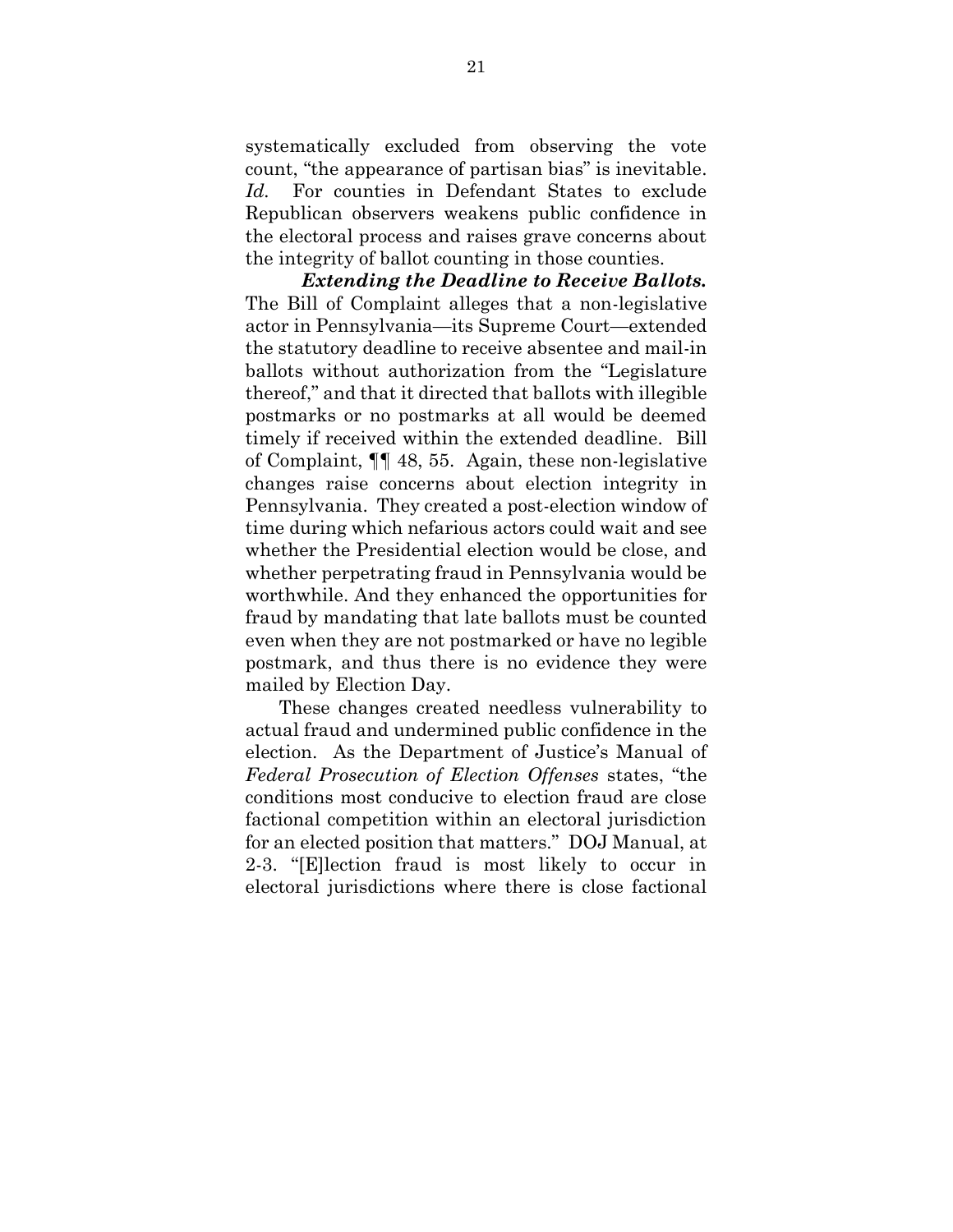competition for an elected position that matters." *Id.* at 27. That statement exactly describes the conditions in each of the Defendant States in the recent Presidential election.

#### **CONCLUSION**

The allegations in the Bill of Complaint raise important constitutional issues under the Electors Clause of Article II, § 1. They also raise serious concerns relating to election integrity and public confidence in elections. These are questions of great public importance that warrant this Court's attention. The Court should grant the Plaintiff's Motion for Leave to File Bill of Complaint.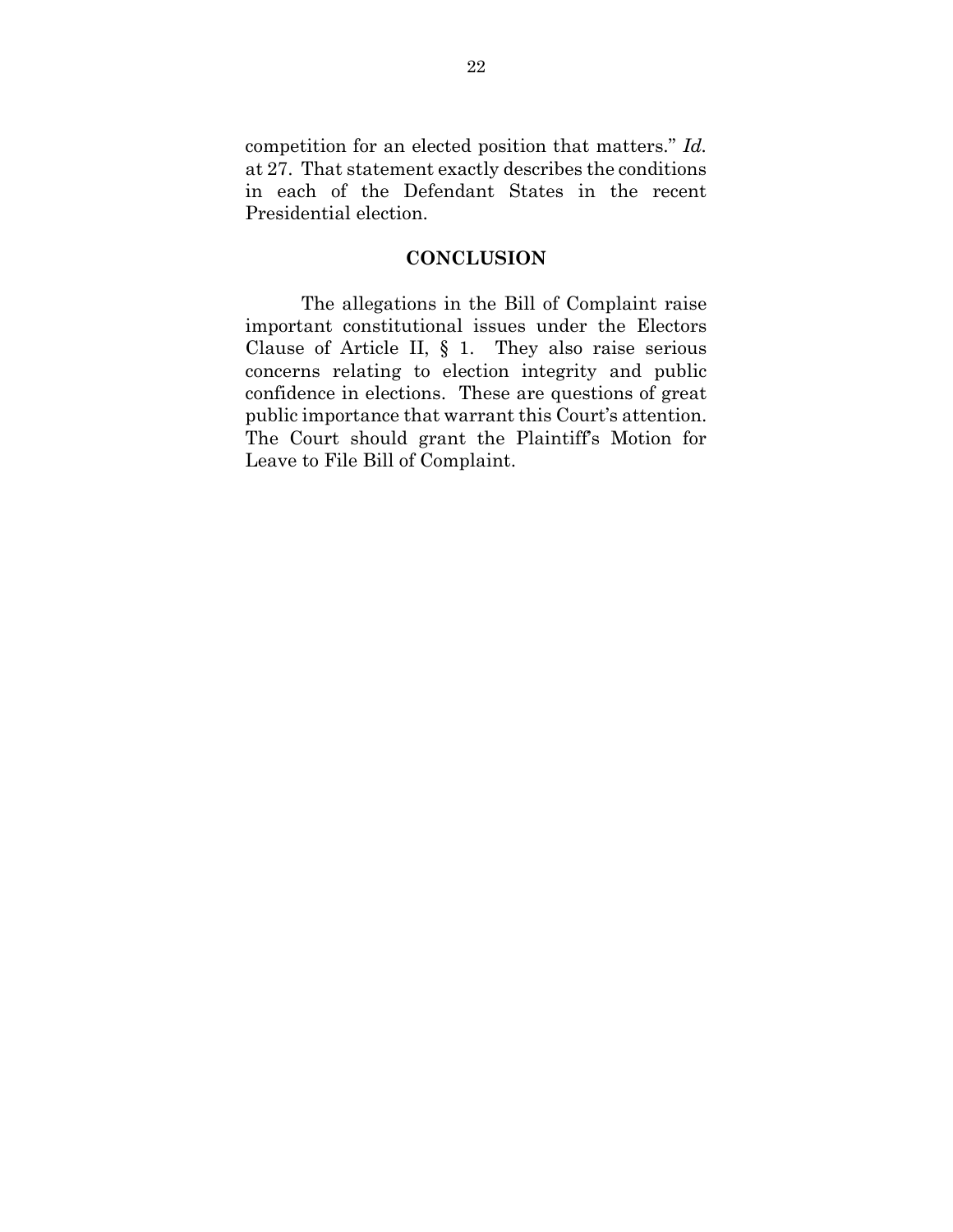December 9, 2020 Respectfully submitted,

# **ERIC S. SCHMITT**

*Attorney General*

D. John Sauer *Solicitor General Counsel of Record* Justin D. Smith *Deputy Attorney General* OFFICE OF THE MISSOURI ATTORNEY GENERAL Supreme Court Building 207 West High Street P.O. Box 899 Jefferson City, MO 65102 John.Sauer@ago.mo.gov (573) 751-8870 *Counsel for Amici Curiae*

#### **ADDITIONAL COUNSEL**

Steve Marshall Douglas J. Peterson Attorney General *Attorney General* STATE OF ALABAMA STATE OF NEBRASKA

Leslie Rutledge Wayne Stenehjem *Attorney General Attorney General*

Ashley Moody Mike Hunter *Attorney General Attorney General*

STATE OF ARKANSAS STATE OF NORTH DAKOTA

STATE OF FLORIDA STATE OF OKLAHOMA